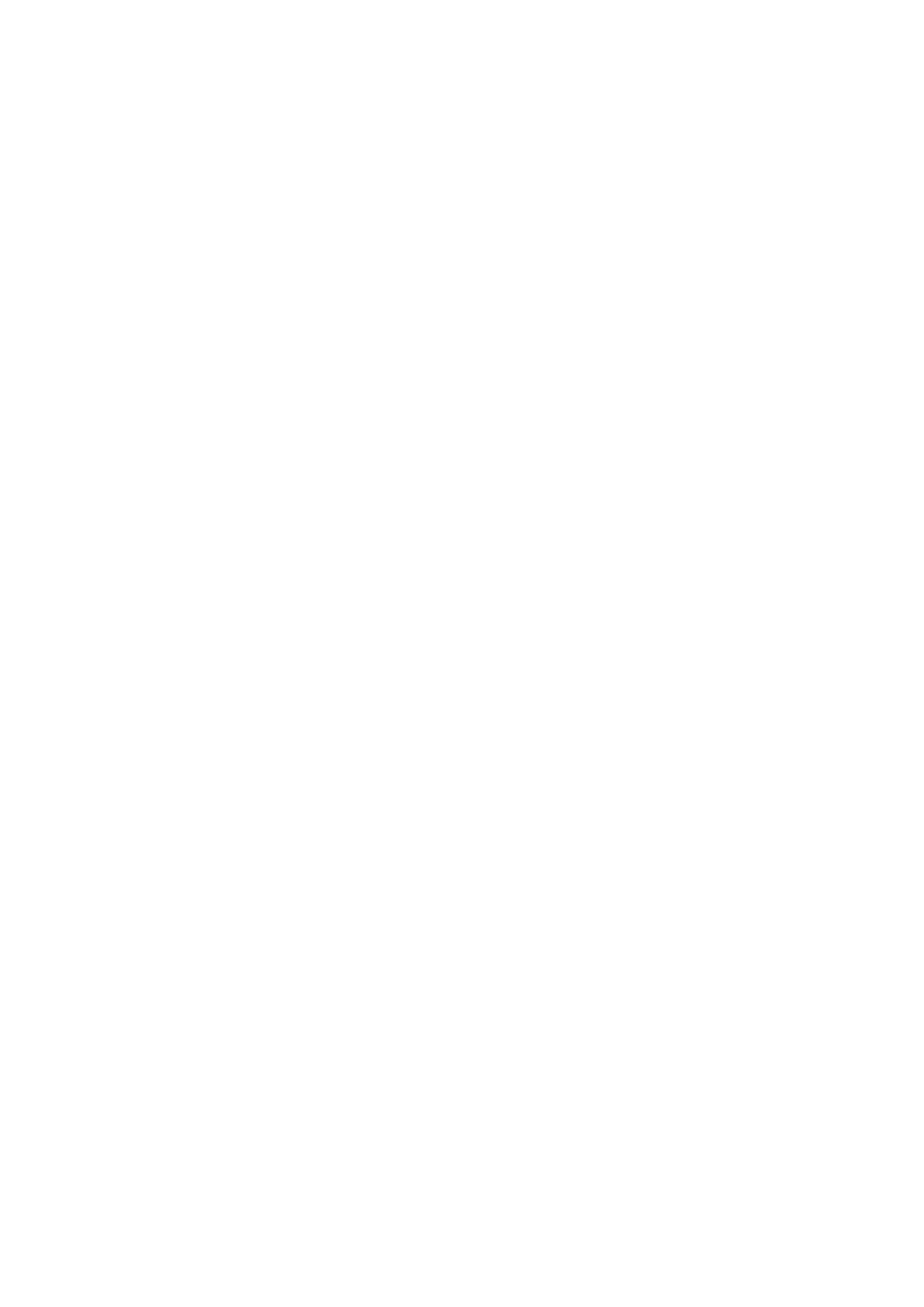# Private Military and Security Companies and Gender

Sabrina Schulz and Christina Yeung







**Geneva Centre for the Democratic Control of Armed Forces (DCAF)**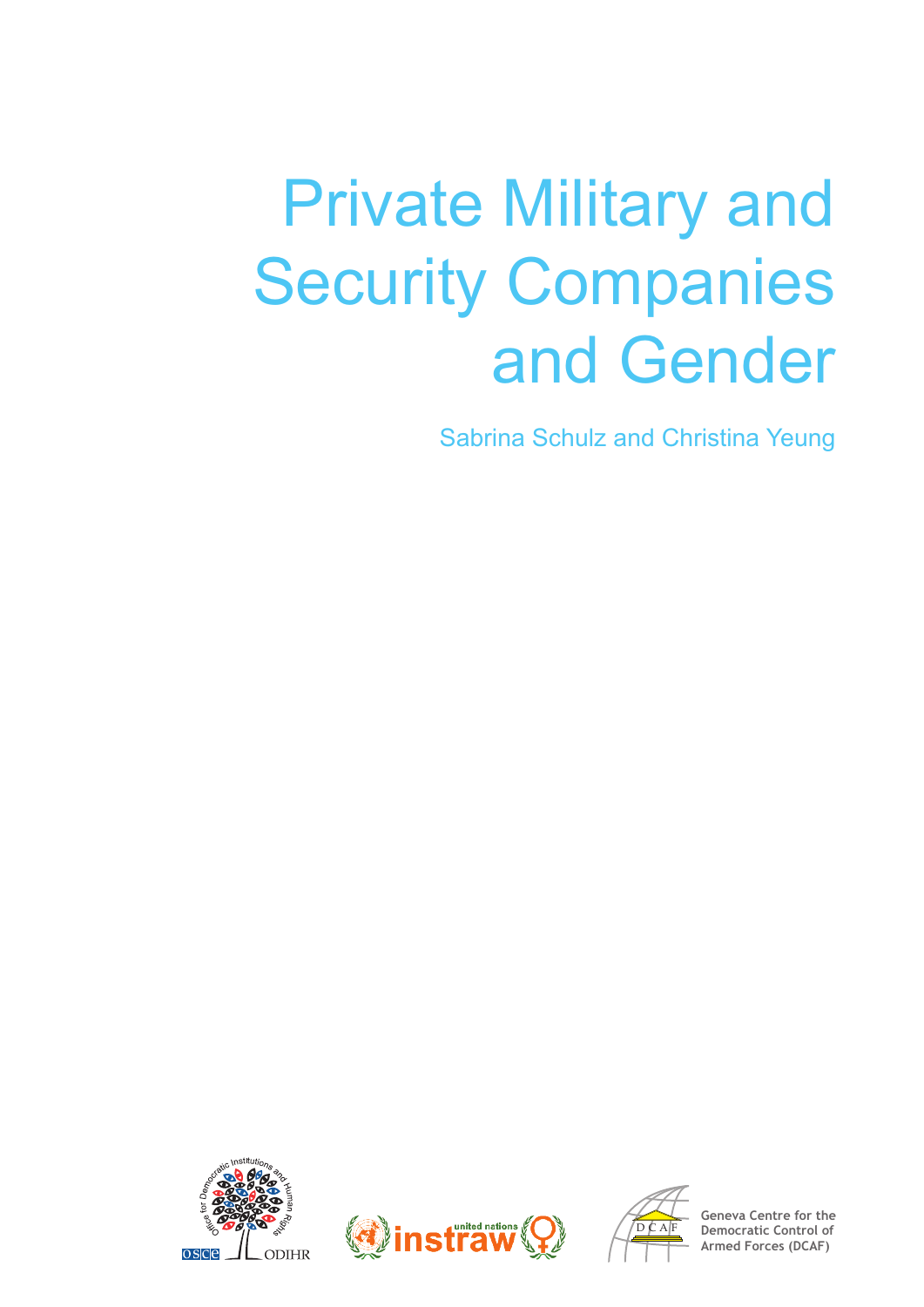#### **About the Authors**

Sabrina Schulz joined the British Association of Private Security Companies as Director of Policy in February 2006. Previously, she was a Fellow at the American Institute for Contemporary German Studies at the Johns Hopkins University in Washington, DC. Her academic research focuses on the transformation of security in the 21st century, including the privatisation of security. Further fields of expertise are security sector reform and post-conflict peace-building. She studied Public Policy and Management at the universities of Konstanz and Potsdam and International Relations in Louvain and Aberystwyth, where she also completed her PhD in 2005.

Dr. Christina Yeung is a Strategic Analyst at the Canadian Department of National Defence. She has significant experience as an advocate on small arms and gender issues at the regional and international level. Her research interests include armed violence reduction, security sector reform and development programming. Previously, she worked for the Bonn International Center for Conversion in the Horn of Africa. She holds a post-graduate diploma in International Relations from Johns Hopkins University, School of Advanced International Studies, and a PhD in International Politics from the University of Wales, Aberystwyth.

#### **Editors**

Megan Bastick and Kristin Valasek, DCAF

#### **Acknowledgements**

We would like to thank the following people for their valuable comments on drafts of this tool: Lesley Abdela, Alyson Bailes, Marina Caparini, Lucia Dammert, ICRC, Elsie Onubogu, Audrey Roberts, UN-INSTRAW and Fabrice Warneck. In addition, we would like to thank Benjamin Buckland, Anthony Drummond and Mugiho Takeshita for their editing assistance, and Anja Ebnöther for her guidance of the project.

#### **The Gender and SSR Toolkit**

This Tool on Private Military and Security Companies and Gender is part of a *Gender and SSR Toolkit.* Designed to provide a practical introduction to gender issues for security sector reform practitioners and policy-makers, the Toolkit includes the following 12 tools and corresponding Practice Notes:

- 1. Security Sector Reform and Gender
- 2. Police Reform and Gender
- 3. Defence Reform and Gender
- 4. Justice Reform and Gender
- 5. Penal Reform and Gender
- 6. Border Management and Gender
- 7. Parliamentary Oversight of the Security Sector and Gender
- 8. National Security Policy-Making and Gender
- 9. Civil Society Oversight of the Security Sector and Gender
- 10. Private Military and Security Companies and Gender
- 
- 11. SSR Assessment, Monitoring and Evaluation and Gender 12. Gender Training for Security Sector Personnel
- Annex on International and Regional Laws and Instruments

DCAF, OSCE/ODIHR and UN-INSTRAW gratefully acknowledge the support of the Norwegian Ministry of Foreign Affairs for the production of the Toolkit.

#### **DCAF**

The Geneva Centre for the Democratic Control of Armed Forces (DCAF) promotes good governance and reform of the security sector. The Centre conducts research on good practices, encourages the development of appropriate norms at the national and international levels, makes policy recommendations and provides in-country advice and assistance programmes. DCAF's partners include governments, parliaments, civil society, international organisations and security sector actors such as police, judiciary, intelligence agencies, border security services and the military.

#### **OSCE/ODIHR**

The Office for Democratic Institutions and Human Rights (ODIHR) is the main institution for the OSCE's human dimension of security: a broad concept that includes the protection of human rights; the development of democratic societies, with emphasis on elections, institution-building, and governance; strengthening the rule of law; and promoting genuine respect and mutual understanding among individuals, as well as nations. The ODIHR contributed to the development of the Toolkit.

#### **UN-INSTRAW**

The United Nations International Research and Training Institute for the Advancement of Women (UN-INSTRAW) is the only UN entity mandated to develop research programmes that contribute to the empowerment of women and the achievement of gender equality worldwide. Through alliance-building with UN Member States, international organisations, academia, civil society, and other actors, UN-INSTRAW:

- **■** Undertakes action-oriented research from a gender perspective that has a concrete impact on policies, programmes and projects;
- Creates synergies for knowledge management and information exchange;
- Strengthens the capacities of key stakeholders to integrate gender perspectives in policies, programmes and projects.

Cover picture © Keystone, AP, Jacob Silberberg, 2005.

© DCAF, OSCE/ODIHR, UN-INSTRAW, 2008.

All rights reserved.

ISBN 978-92-9222-074-7

Cite as: Sabrina Schulz and Christina Yeung. "Private Military and Security Companies and Gender." G*ender and Security Sector Reform Toolkit.* Eds. Megan Bastick and Kristin Valasek. Geneva: DCAF, OSCE/ODIHR, UN-INSTRAW, 2008.

Printed by SRO-Kundig.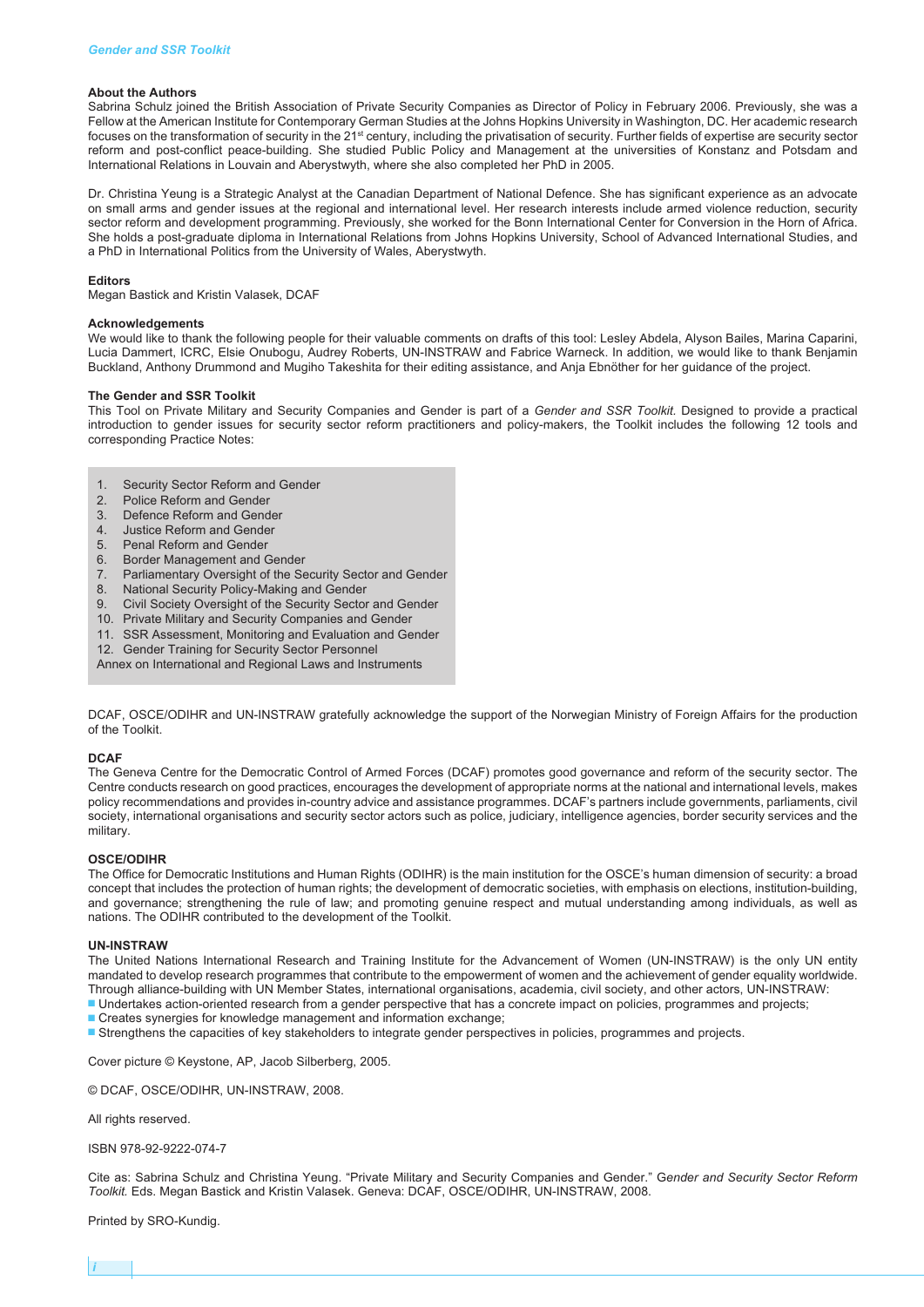## **TABLE OF CONTENTS**

|                                      | <b>Acronyms</b>               |                                                                                                                                                | Ш |  |
|--------------------------------------|-------------------------------|------------------------------------------------------------------------------------------------------------------------------------------------|---|--|
|                                      | 1. Introduction<br>1          |                                                                                                                                                |   |  |
|                                      |                               | 2. What are PMSCs and the 'privatisation of security'?                                                                                         | 1 |  |
| 3. Why is gender important to PMSCs? |                               |                                                                                                                                                |   |  |
|                                      | 3.1                           | To improve operational effectiveness – international PMSCs as SSR providers 3                                                                  |   |  |
|                                      | 3.2                           | To improve staffing procedures and employment standards – PMSCs as 'subjects' of SSR 4                                                         |   |  |
|                                      | 3.3                           | To create an institutional culture that prevents misconduct and human rights violations -                                                      |   |  |
|                                      |                               | 3.4 To improve coordination among agencies in peace support operations -<br>PMSCs as actors in complex multi-agency operational environments 5 |   |  |
|                                      |                               | 4. How can gender be integrated into PMSCs?                                                                                                    | 6 |  |
|                                      | 4.1                           |                                                                                                                                                |   |  |
|                                      | 4.2                           |                                                                                                                                                |   |  |
|                                      | 4.3                           | Policies and codes of conduct to address sexual harassment and abuse 7                                                                         |   |  |
|                                      | 4.4                           |                                                                                                                                                |   |  |
|                                      | 4.5                           |                                                                                                                                                |   |  |
|                                      | 4.6                           |                                                                                                                                                |   |  |
|                                      | 4.7                           |                                                                                                                                                |   |  |
|                                      | 4.8                           |                                                                                                                                                |   |  |
|                                      |                               | 5. Addressing gender issues in international and national regulation of PMSCs<br>10                                                            |   |  |
|                                      | 5.1                           |                                                                                                                                                |   |  |
|                                      | 5.2                           |                                                                                                                                                |   |  |
|                                      | 5.3                           |                                                                                                                                                |   |  |
|                                      | 5.4                           |                                                                                                                                                |   |  |
|                                      |                               | 6. Integrating gender into PMSCs in specific contexts<br>13                                                                                    |   |  |
|                                      | 6.1                           |                                                                                                                                                |   |  |
|                                      | 6.2                           |                                                                                                                                                |   |  |
|                                      | 6.3                           |                                                                                                                                                |   |  |
|                                      | 6.4                           |                                                                                                                                                |   |  |
|                                      | 7. Key recommendations<br>17  |                                                                                                                                                |   |  |
|                                      | 8. Additional resources<br>18 |                                                                                                                                                |   |  |

*ii*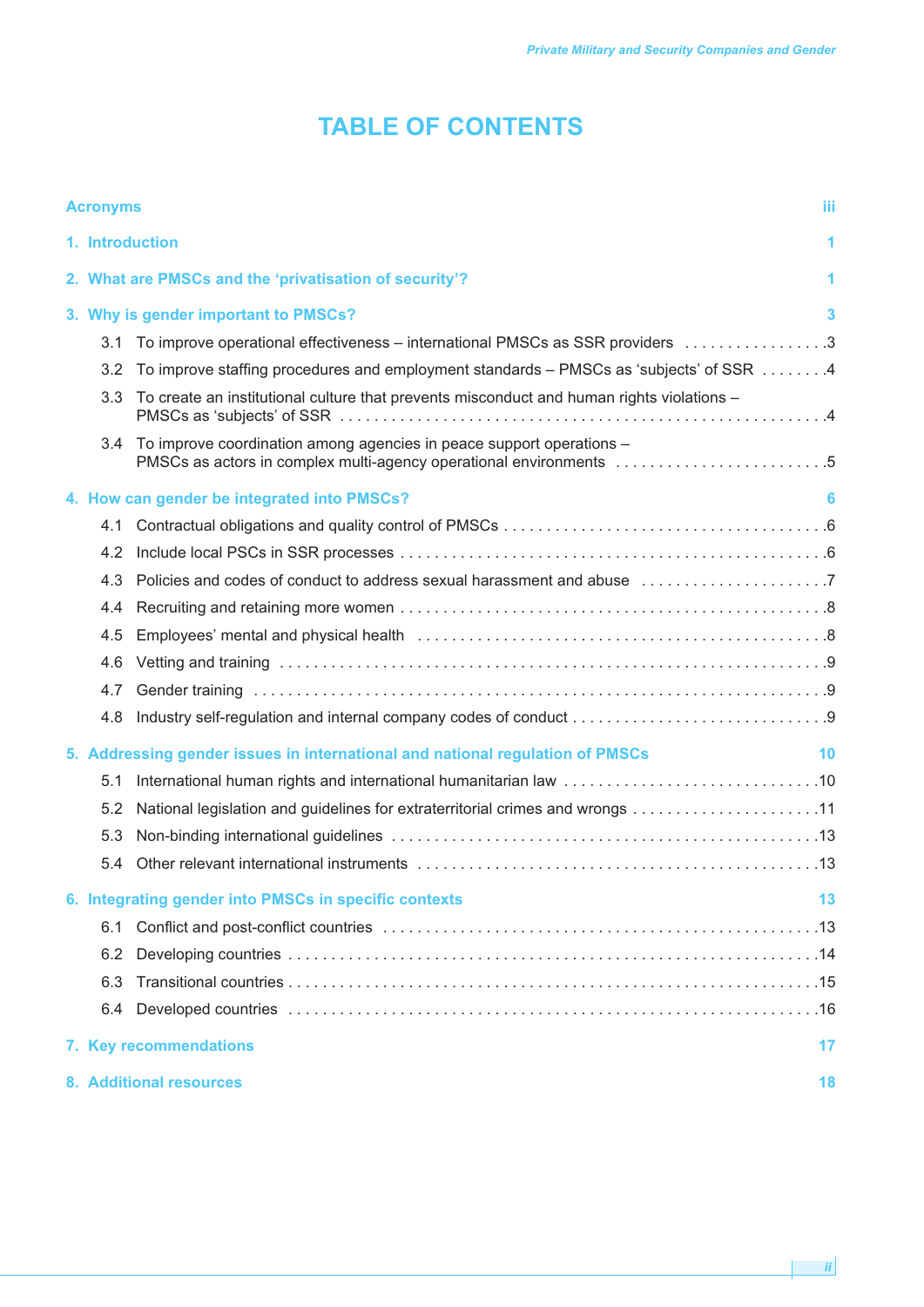## **ACRONYMS**

| <b>BAPSC</b>       | <b>British Association of Private Security Companies</b>                                     |
|--------------------|----------------------------------------------------------------------------------------------|
| <b>CANASA</b>      | <b>Canadian Security Association</b>                                                         |
| <b>CEDAW</b>       | Convention on the Elimination of All Forms of Violence<br>and Discrimination against Women   |
| <b>CIA</b>         | Central Intelligence Agency                                                                  |
| <b>CSO</b>         | Civil Society Organisation                                                                   |
| <b>DDR</b>         | Disarmament, Demobilisation and Reintegration                                                |
| <b>GBV</b>         | <b>Gender-Based Violence</b>                                                                 |
| <b>IHL</b>         | International Humanitarian Law                                                               |
| <b>IHRL</b>        | International Human Rights Law                                                               |
| <b>ICC</b>         | International Criminal Court                                                                 |
| <b>ICRC</b>        | International Committee of the Red Cross                                                     |
| <b>IPOA</b>        | International Peace Operations Association                                                   |
| <b>KBR</b>         | Kellogg, Brown and Root                                                                      |
| <b>KFOR</b>        | Kosovo Force                                                                                 |
| <b>MEJA</b>        | Military Extraterritorial Jurisdiction Act                                                   |
| <b>MPRI</b>        | Military Professional Resource Incorporated                                                  |
| <b>NATO</b>        | North Atlantic Treaty Organisation                                                           |
| <b>NGO</b>         | Non-Governmental Organisation                                                                |
|                    |                                                                                              |
| <b>OECD-DAC</b>    | Organisation for Economic Co-operation and Development -<br>Development Assistance Committee |
| <b>OHCHR</b>       | UN Office of the High Commissioner for Human Rights                                          |
| <b>PMCs</b>        | <b>Private Military Companies</b>                                                            |
| <b>PSCs</b>        | <b>Private Security Companies</b>                                                            |
| <b>PMSCs</b>       | Private Military and Security Companies                                                      |
| <b>PSCAA</b>       | Private Security Companies Association in Afghanistan                                        |
| <b>PSCAI</b>       | Private Security Companies Association in Iraq                                               |
| <b>PTSD</b>        | Post-Traumatic Stress Disorder                                                               |
| <b>SFOR</b>        | Stabilisation Force (Bosnia and Herzegovina)                                                 |
| <b>SOP</b>         | <b>Standard Operating Procedures</b>                                                         |
| <b>SSR</b>         | <b>Security Sector Reform</b>                                                                |
| <b>TVPA</b>        | US Trafficking Victims Protection Act                                                        |
| <b>UCMJ</b>        | Uniform Code of Military Justice                                                             |
| <b>UN</b>          | <b>United Nations</b>                                                                        |
| <b>UNITA</b>       | National Union for the Total Independence of Angola                                          |
| <b>UN SCR 1325</b> | United Nations Security Council Resolution 1325 on Women,<br>Peace and Security (2000)       |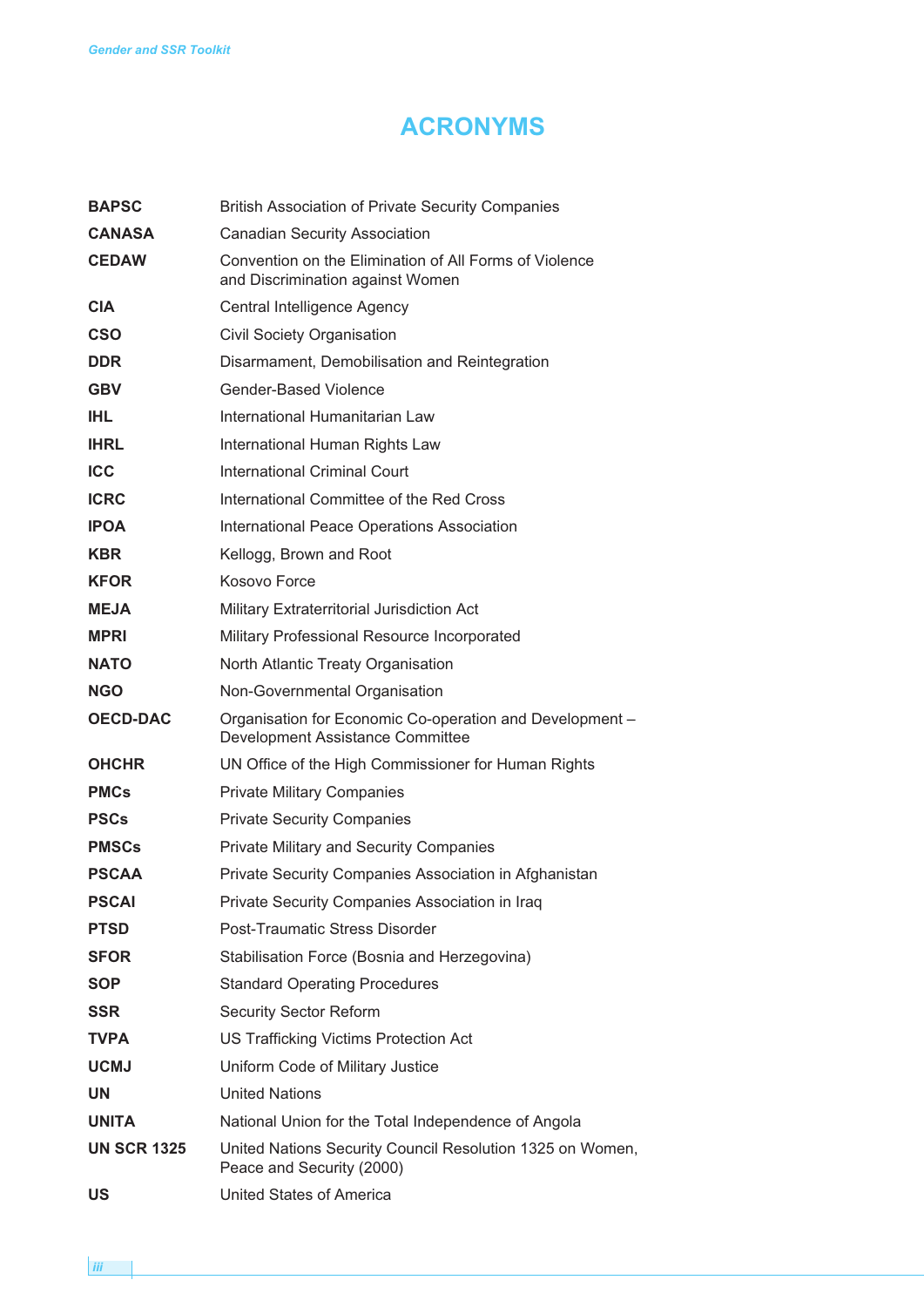## **Private Military and Security Companies and Gender**

## **1Introduction**

This tool addresses the gender aspects and challenges of a relatively new phenomenon: the privatisation of security on a global scale. So far, reliable research data is scarce. Moreover, much of the relevant information, such as companies' standard operating procedures as well as the contents of most of their contracts, is strictly confidential. However, this must not lead to complacency. In order to ensure the effectiveness and long-term success of security sector reform (SSR) involving Private Security Companies (PSCs) and Private Military Companies (PMCs) it is indispensable to integrate gender aspects into all operations. This tool will explain why gender is important and how gender initiatives can be developed and implemented in operations involving PSCs and PMCs, largely focusing on international PSCs and PMCs.

The key target audiences of the tool include:

- PSCs and PMCs
- Industry associations of PSCs and PMCs
- **■** Clients of PSCs and international donors to SSR programmes
- **■** Stakeholders in the policy-making process and in the debate on private security, including as part of SSR (governments, international agencies)
- Signatories to the Voluntary Principles on Human Rights and Security (oil, gas and extractive industries)

Secondary audiences are:

- Civil society organisations working on issues related to PSCs and PMCs
- Academics and researchers working on issues related to PSCs and PMCs

The global private security industry has grown exponentially in the past five to ten years. Although the dynamics differ greatly depending on the specific context – that is in developed countries, countries in transition, post-conflict countries and developing countries – there seems to be one common denominator: privatisation of security takes place where the state, the traditional provider of security, is unable or in fact unwilling to fulfil this role. Furthermore, considerations of cost-effectiveness have contributed to a growing trend towards outsourcing and privatisation of state security functions. Public-private partnerships in the security domain are one of the most pertinent examples of this phenomenon.

PSCs in particular have emerged to meet the increasing demand for security services from communities, ordinary citizens, private businesses, international organisations and agencies and the state itself. Some of these services, such as residential security and static guarding – in both developed and developing countries – are usually performed by unarmed local PSCs. Other services ensure the smooth functioning of a state's armed forces in an era of military overstretch.

The role of PSCs and PMCs in SSR, post-conflict reconstruction and related activities such as Disarmament, Demobilisation and Reintegration (DDR) has been steadily increasing. This is not only the case because of a growing demand for private security services; PSCs and PMCs themselves have also intensified their efforts to present themselves as professional and effective providers of SSR solutions.

With the arrival of private, commercial actors in the field of SSR, new challenges and opportunities have arisen for the integration of gender This tool will provide a background for understanding these challenges and opportunities and make practical suggestions for addressing them in the following ways:

- Men and women as actors/contractors within the private security industry
- Men and women as stakeholders in SSR processes led by PSCs and PMCs
- Men and women as victims of gender-based violence (GBV)

PSCs and PMCs will be considered from two perspectives:

- PSCs/PMCs as providers of SSR
- PSCs/PMCs as subjects of SSR

### **2 What are PMSCs and the 'privatisation of security'?**

**Private security companies** are defined here as 'companies that specialise in providing security and protection of personnel and property, including humanitarian and industrial assets'. <sup>1</sup> This means that their services are not necessarily armed; their operations are defensive rather than offensive in nature; and they cater to a large group of customers including governments, international agencies, non-governmental organisations (NGOs) and commercial organisations.

**Private military companies** 'are private companies that specialise in military skills, including combat operations, strategic planning, intelligence collection, operational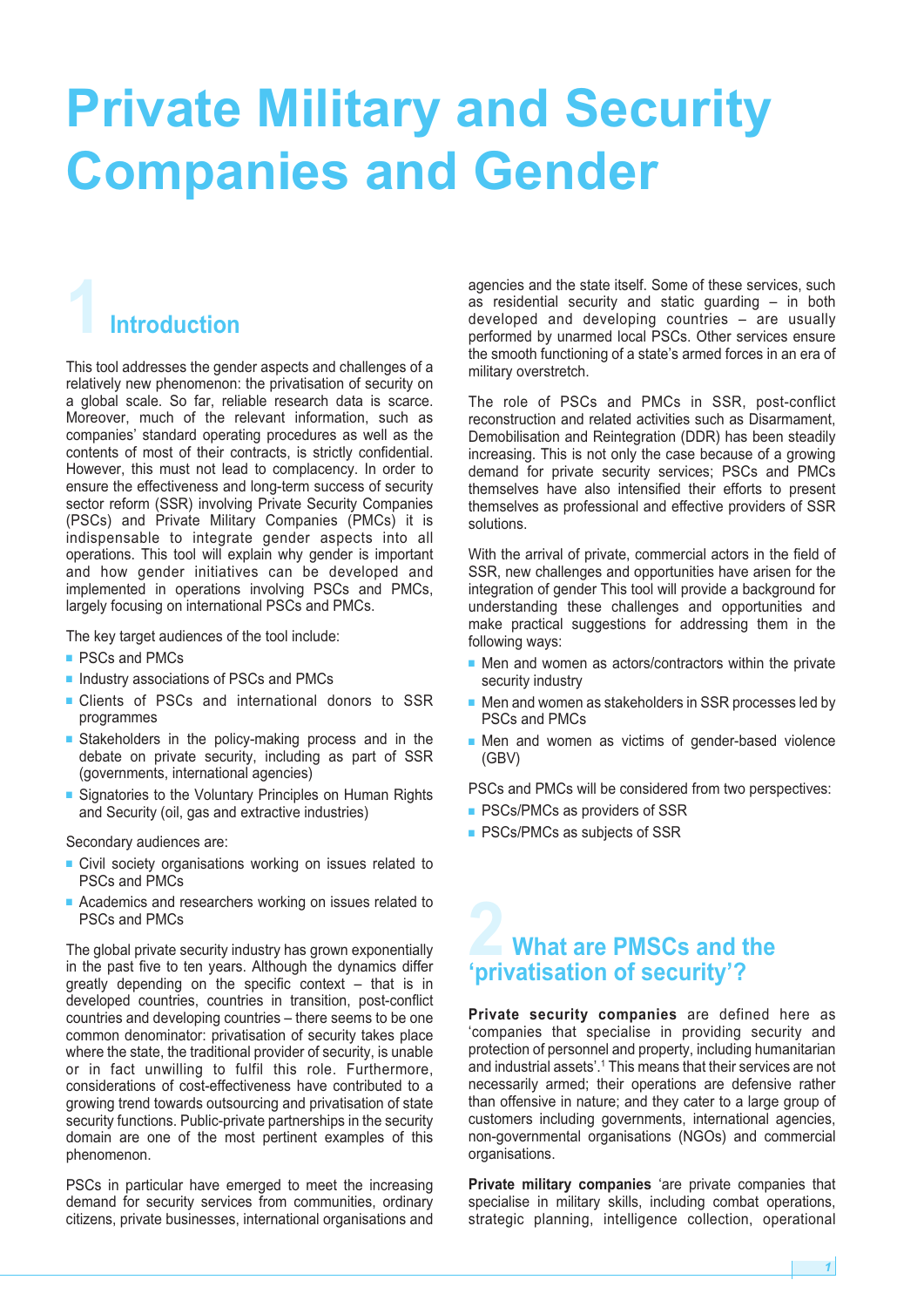support, logistics, training, procurement and maintenance of arms and equipment'. <sup>2</sup> This implies that their clients are usually governments, but may comprise insurgents, militia groups, and other armed factions.

The Organisation for Economic Co-operation and Development – Development Assistance Committee (OECD-DAC) defines **Private Military and Security Companies** (PMSCs) as 'those commercial companies directly providing protective military or security-related services for profit, whether domestically or internationally'.<sup>3</sup> This definition is also adopted in this tool.

A more comprehensive overview of the activities of PSCs and PMCs can be found in Box 1. 4

Although these definitions reflect the empirical reality of two distinct types of services in the private security sector, they may not easily be applied to any company in any given national context. This is even more relevant in the field of SSR which is carried out by both PSCs and PMCs. For this tool, the overarching term Private Military and Security Companies will therefore be used both for companies *undertaking* SSR and companies *subject to* SSR, wherever appropriate. An exception will be made for the domestic private security sector, which is not involved in services for the state and/or the military: the companies in this domain are labelled PSCs.

PMSCs may either cater for a strictly domestic market or operate globally. Domestic PSCs usually offer armed or unarmed static guarding and personal protection services but also technical equipment such as CCTV cameras and panic-button systems. These services are most prevalent in the developing world and in transitional countries, but are expanding increasingly in the developed world. In South Africa, these companies now outnumber the police, and the market for private security services is the biggest worldwide as a percentage of gross domestic product. By June 2004, 3,553 PSCs were registered in the country. By March 2007 they were employing 301,584 'active security officers' while around 116,000 uniformed police officers were performing police functions for the South African Police Services. 6

In contrast, international PMSCs with headquarters or offices in several countries offer what is sometimes called 'premium protective security services' in high-risk environments on a global scale. Their employees usually have a military or law-enforcement background and substantial experience in what are commonly termed 'hostile environments'.

PMSCs can be both actors assisting in or delivering SSR ('top-down') as well as entities 'subject' to an SSR process ('bottom-up') for instance when the regulation and control of their activities is developed and implemented. $7$ 

#### **Challenges with the privatisation of security**

The privatisation of security provides great opportunities as well as posing severe risks, especially from a human security perspective. PMSCs have the potential to improve the security situation if their services are delivered in a professional and accountable manner and, in particular, if democratic state institutions are involved in control and oversight.

However, private security can also exacerbate existing social tensions if security becomes a commodity which only the rich can afford, thus excluding a majority of the population from its benefits. Moreover, PMSCs with strong ties to state institutions can aggravate and reinforce oppressive practices and structures of a state's security sector.

A further challenge relates to the difficulties of ensuring accountability and transparency in the private security industry, in particular when services are being exported abroad. It is extremely difficult, practically, to hold companies and individual contractors accountable through existing laws and regulations (see Section 5). This kind of legal environment risks undermining long-term SSR and/or development efforts as well as fundamental tenets of the human security paradigm and the gender mainstreaming agenda.

The precise dynamics, advantages and risks of privatisation are, of course, different depending on the local and regional

#### **Box 1 Services provided by PSCs and PMCs <sup>5</sup>**

| <b>Services provided by PSCs</b>                                                                                                                                                                                                                                                                                                                                                                               | <b>Services provided by PMCs</b>                                                                                                                                                                                                                                                                                                 |
|----------------------------------------------------------------------------------------------------------------------------------------------------------------------------------------------------------------------------------------------------------------------------------------------------------------------------------------------------------------------------------------------------------------|----------------------------------------------------------------------------------------------------------------------------------------------------------------------------------------------------------------------------------------------------------------------------------------------------------------------------------|
| • Physical protection (static/mobile).<br>Close protection (e.g. bodyguard assignment).<br>Rapid response.<br>$\blacksquare$ Technical security,<br>Surveillance services.<br>$\blacksquare$ Investigative services.<br>$\blacksquare$ Comprehensive risk assessment and risk mitigation services for<br>private businesses.<br><b>Example:</b> Business intelligence, due diligence, political risk analysis. | • Military training/consulting for national or foreign troops.<br>• Military intelligence.<br>Arms procurement.<br>Combat and operational support.<br>Humanitarian de-mining.<br>• Maintenance.<br>Military and non-military support services.<br>$\blacksquare$ All other services that have been outsourced from the military. |

**■** Supporting post-conflict reconstruction processes through protective and defensive security services to the agencies involved in the reconstruction.

■ New areas such as SSR, DDR, disaster relief and development.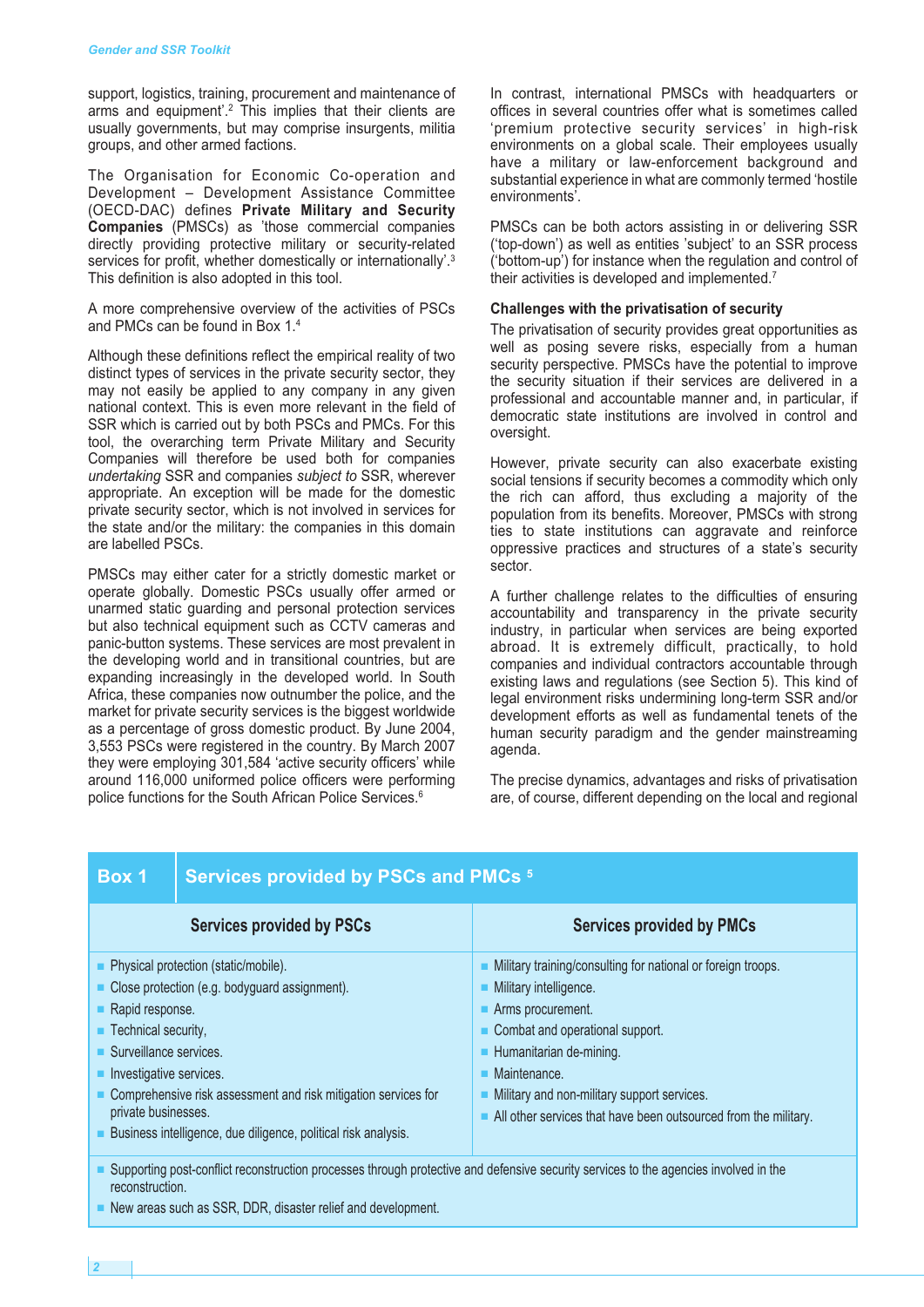context. A clear distinction of private security services has to be made between developed countries, transitional and developing countries and post-conflict countries. A discussion of these individual cases will follow in Section 6.

#### **Private security and SSR**

The delivery of SSR is a very new phenomenon for the private security industry. PMSCs are trying to break into a market, which is currently dominated by development consulting firms, risk management companies, freelance consultants and NGOs. Governments and other donors are increasingly prone to giving SSR-related contracts to PMSCs but it will take some time until the latter become fully established actors in SSR. At the moment, the main SSR activity PMSCs are involved in is the training of foreign troops and police forces, for instance in Afghanistan and Iraq. However, their activities are likely to expand as SSR becomes more dangerous in many post-conflict environments and as more traditional actors have to pull out of high-risk areas.

PMSCs are bringing in outside expertise, for instance from the development community, in order to submit credible bids for SSR-related tenders from governments and other donor agencies. Because they can recruit from a wide range of experienced personnel from a variety of backgrounds, as well as deploy teams comparatively quickly, they can offer tailor-made solutions to SSR challenges. Staff and contractors are often familiar with the administrative processes in government because revolving doors between the public and the private sector mean a continuing exchange of expertise.<sup>8</sup>

Both the number of private SSR providers and data on their performance remain hard to establish. Even donor agencies can rarely raise reliable data in a coherent and effective manner because SSR work is frequently distributed across different budgets (such as security/defence and development). The OECD-DAC Handbook on SSR, however, provides valuable guidance for donors and identifies good practice in SSR; this includes operations involving the private sector. 9

Because of the lack of reliable data, but also because of a real or perceived lack of transparency and accountability among private, commercial actors in SSR, they are still struggling to establish themselves as legitimate players. Moreover, they face the criticism of insufficient standards for their operations. Yet it is largely up to the client/donor to define appropriate standard operating procedures (SOPs) and terms and conditions of contract. So far, there are no guidelines for outsourcing in SSR in any given national context, so it is difficult for donor agencies to make informed decisions about the skills, qualifications and credentials of those bidding for contracts. <sup>10</sup> Private contractors themselves are now asking for more transparent and accountable decision-making and review processes. In a climate where their legitimacy in any security or development-related field is still questioned, it is in their own interest to demand standards and frameworks of accountability.

Among the tasks performed by the private sector in SSR programmes are training, management support, diagnosis and policy review. Training may be either technical (e.g. skills to use new equipment) or conceptual (human rights, international law, civil-military relations etc.), or a combination of both. Management support may refer to

police and justice reform and it may include: strengthening financial and human resources managerial processes, improving judicial case management, reformulating armed forces budgets, reforming pay and grading systems, revising promotion and disciplinary regimes, supporting civil management bodies and improving procurement systems. Diagnosis and policy review services for government institutions cover primarily strategic, operational and organisational analyses of SSR needs in the recipient country. 11

## **3 Why is gender important to PMSCs?**

**Gender** refers to the particular roles and relationships, personality traits, attitudes, behaviours and values that society ascribes to men and women. 'Gender' therefore refers to *learned* differences between men and women, while 'sex' refers to the *biological* differences between males and females. Gender roles vary widely within and across cultures, and can change over time. Gender refers not simply to women or men but to the relationship between them.

**Gender mainstreaming** is the process of assessing the implications for women and men of any planned action, including legislation, policies or programmes, in all areas and at all levels. 12

> **For more information see Tool on SSR and Gender**

As the trend towards privatisation of security increases and regulation of PMSCs develops, incorporating gender could greatly improve operational effectiveness throughout the sector and positively shape its future development.

One indicator of the effectiveness of an operation is the generation of a safe and secure environment that is conducive to economic development, education and health care, and the growth of vibrant civil society organisations. These goals can only be achieved if women enjoy the same rights as men in shaping their immediate social environment.

#### **3.1 To improve operational effectiveness – international PMSCs as SSR providers**

International PMSCs can benefit enormously from the integration of a gender perspective into all aspects of their operations:

- **■** Men and women usually have different experiences, needs and understandings of security and justice. In order to increase the chances of operational success, security personnel need to consider the impact of all of their activities on men, women, girls and boys in host communities.
- Gender training will also help staff adjust to the host community and will help them to be more responsive to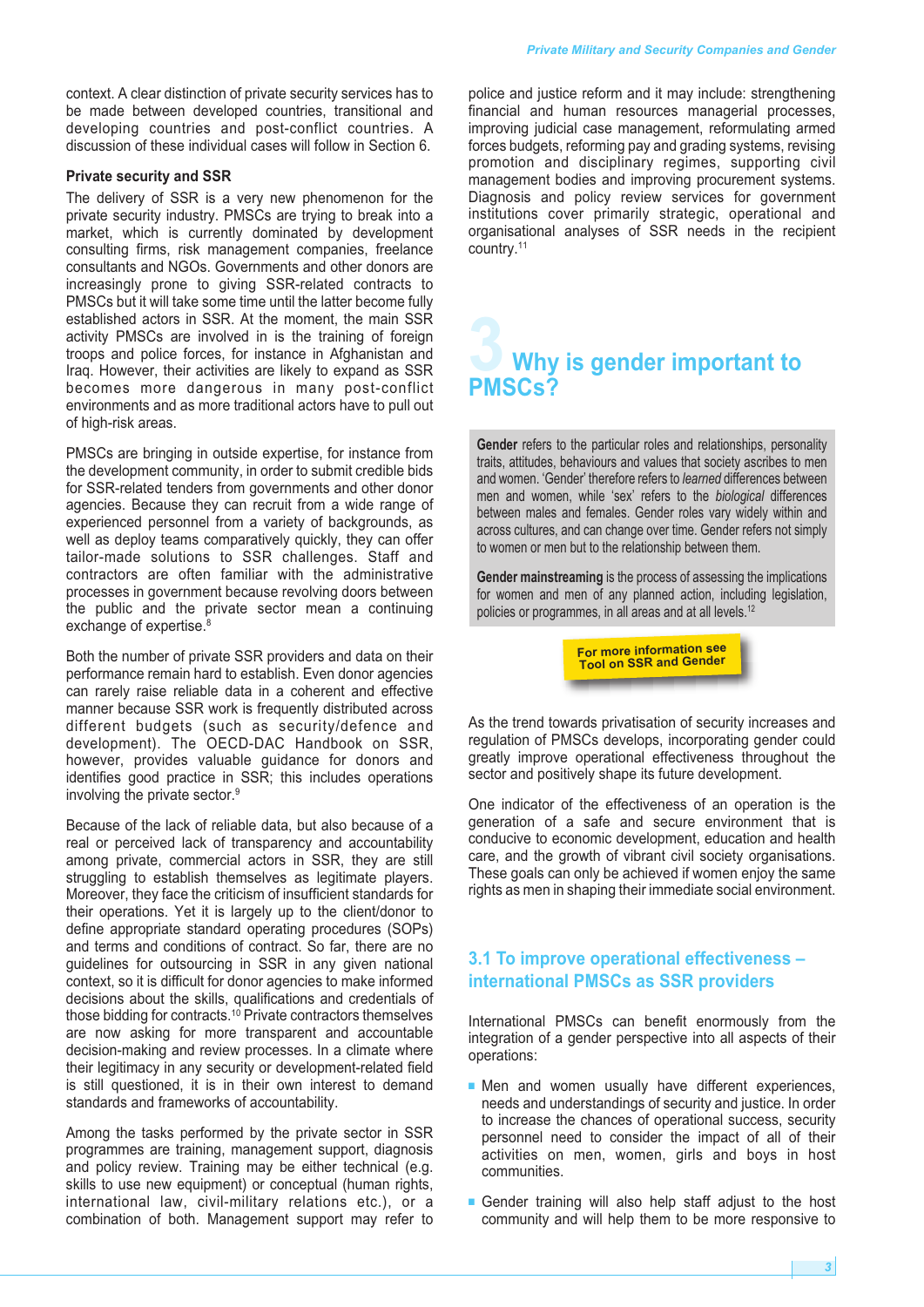the cultural milieu in which they will work. Local acceptance of the presence of private security staff may be enhanced significantly if operators have undergone gender training tailored to the local situation.

■ Condoning and cultivating certain forms of aggressive behaviour is part of the institutional culture in many PMSCs and has, in the past, been linked to human rights abuses. Appropriate gender training, alongside training in international humanitarian law (IHL) and international human rights law (IHRL) for PMSC operators will help prevent human rights abuses and the concomitant loss of revenue and reputation.

Recruiting women into PMSCs is an important strategy for improving operational effectiveness. So far, men are highly over-represented in PMSCs, not least because the companies largely recruit former service personnel. The following points highlight, however, why women can have a positive impact on operational effectiveness:

- Research shows that local men and women tend to see female staff as more approachable and less threatening, even in traditional societies. Thus, the presence of female staff can strengthen the legitimacy of a company and its operations amongst host communities. <sup>13</sup>
- **■** Female operators are needed for guarding buildings, road-blocks, airports, etc. to perform body searches on women. Women may also play a placatory role in potentially threatening situations during these searches.
- When involved in SSR-related operations, female security operators can serve as positive role models for local women who are considering joining, for instance, the police. 14
- **■** Female operators may be able to take a different approach in the detection of security risks, thereby potentially enhancing identification of the specific types of danger that women are exposed to in host societies.<sup>15</sup>
- When gathering intelligence on safety issues ahead of a planned operation (such as ensuring the safe passage of a convoy or guaranteeing the safety of an individual client travelling in a high-risk environment) security personnel need to understand how to liaise with women as well as men in the population. In traditional societies, such as Afghanistan and Iraq, it is dangerous for a local woman to be seen speaking to male security personnel; she could, however, talk to a woman. Therefore, the employment of female staff can ensure a better utilisation of resources; the extraction/gathering of information may be more effective and the analysis of issues affecting local communities more accurate.
- **■** It must be kept in mind that the capacity of PMSCs to recruit large numbers of women is constrained by women's under representation in the military and the police, the main recruitment pools for PMSCs. As police and militaries increasingly strive to recruit more women, this provides a larger recruitment pool for PMSCs. Further, PMSCs can learn from good practices within militaries and police in recruiting and retaining female personnel.

**See Tools on Defence Reform and Gender, Police Reform and Gender**

#### **3.2 To improve staffing procedures and employment standards – PMSCs as 'subjects' of SSR**

- Macho subcultures, which can be found in the military and police, do not provide a hospitable environment for women. This must change if the skills of women are to be drawn on for the operations of PSCs and PMCs alike. One researcher has noted that as men test their masculinity against one another they must repeatedly reconstitute their bravado; one of the methods they employ to do so involves the objectifying, sexualising and/or diminishing of women. <sup>16</sup> Where they have female colleagues, this often takes the form of sexual harassment. Sexual harassment undermines an institution through a loss of productivity, lowered moral, absence from work, increased staff turnover, and hinders the integration of women. In the military, a study in the United States of America (US) has shown a strong correlation between the high incidence of sexual harassment, lower combat readiness and a poor leadership climate. <sup>17</sup> These impacts should be of serious concern to PMSCs also.
- Gender trends in the security sector largely imitate the broader trends of the labour market. Namely, while women are entering the workforce, particularly in domestic PSCs, their integration is uneven and often they are given positions which are low in status, largely unskilled, and tedious. <sup>18</sup> Many women are subject to a form of 're-segregation' whereby they are assigned positions viewed as suitable for their gender. <sup>19</sup> In particular, women tend to be perceived as unsuitable for and excluded from jobs requiring: a great deal of authority, such as high-level management; physical strength; technical skills; exposure to physical risk or physically uncomfortable work environments; and involving authoritative social control, such as private police work.
- Reducing gender discrimination, harassment and violence on the job will inevitably increase effectiveness and reduce friction both within the company and in the operating environment. It will also reduce existing macho occupational cultures, thus making employment in the industry of privatised security more attractive to women, who bring differing skills and experiences to their employers. 20

#### **3.3 To create an institutional culture that prevents misconduct and human rights violations – PMSCs as 'subjects' of SSR**

- A single case of major misconduct especially when occurring in an environment of legal grey zones – can discredit the entire private security industry and thereby undermine international and local public trust in ongoing SSR operations by private actors.
- Violent forms of masculinity are prevalent in militaries and (despite the absence of reliable data) it can be inferred that they are equally common in the private security sector.<sup>21</sup> Human rights violations, such as sexual exploitation, sexual abuse and other forms of GBV, must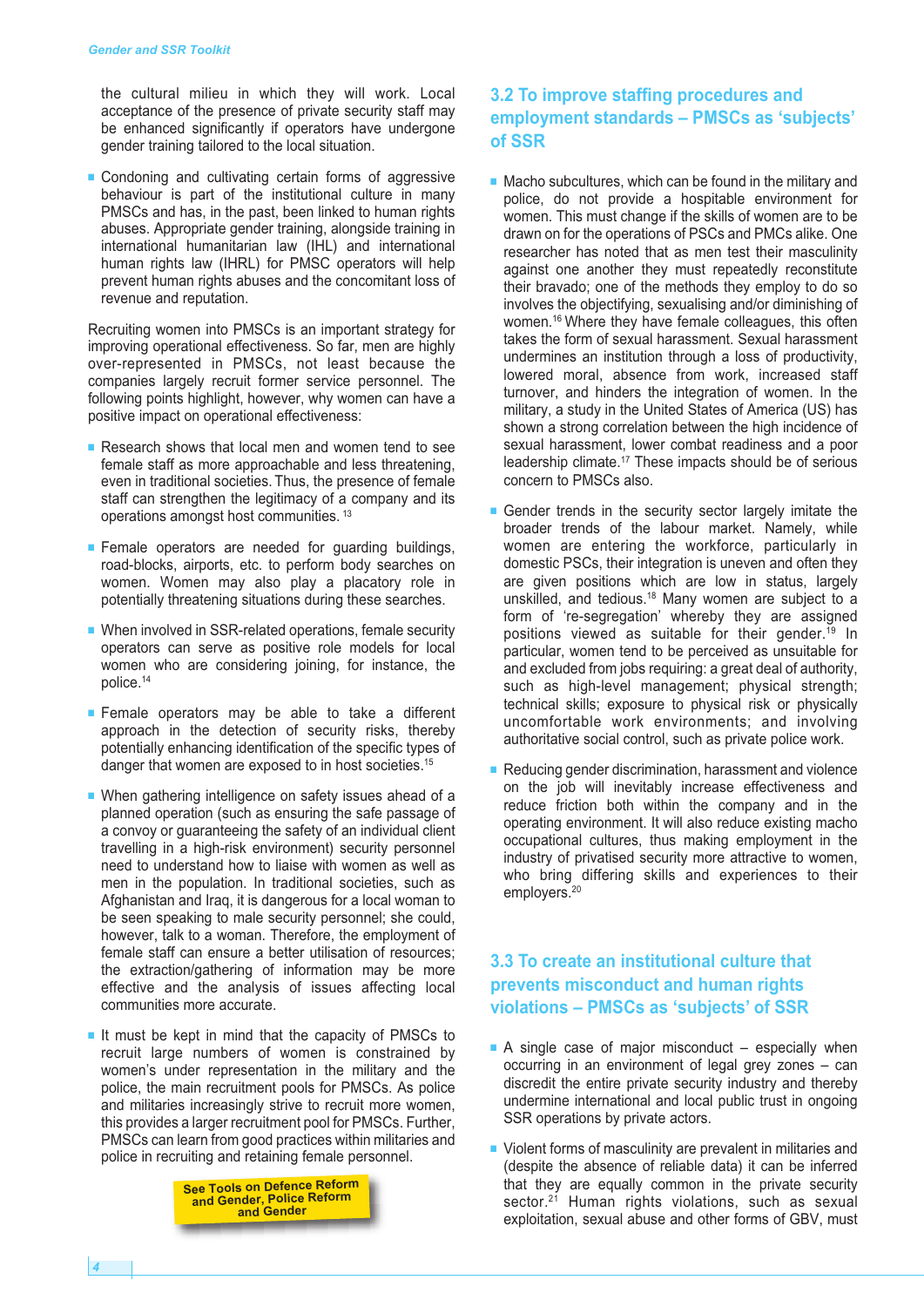be prevented by addressing the institutionalisation of violent forms of behaviour.

- There have been instances of private security personnel, both male and female, being implicated in GBV including the sexual abuse of women, men, boys and girls. At the Abu Ghraib Prison in Iraq, a juvenile male detainee alleged that he was raped by a civilian interpreter working for the contract company Titan. At the same facility, allegations of sexually demeaning interrogation techniques have been made against a civilian employee of CACI Corporation. Neither cases have been prosecuted. 22 (Also see Box 8). Reporting of such incidents remains poor, however. Instances of GBV and sexual abuse can discredit both an individual company and, potentially, an entire operation.
- There is a historical link between prostitution/sex work, the trafficking of women and children for the purposes of prostitution and the presence of regular armed forces. 23 Because of the tendency by PMSCs to draw employees from regular armed forces, it is likely that these linkages and practices also apply to private contractors. <sup>24</sup> The involvement of DynCorp personnel in illegal prostitution and trafficking in Bosnia (see Box 2) and the wrongful dismissal by DynCorp of one female employee and one male employee for implicating colleagues in forced prostitution served to tarnish the industry as a whole. <sup>25</sup> In Afghanistan, there have been reports that security contractors have fuelled the emergence of numerous brothels and are involved in trafficking of arms and women. They are also widely perceived to have been the cause of the deterioration of relations between the international (Western) community and local Afghan communities. <sup>26</sup> These examples starkly highlight the importance of addressing misconduct, including sexual exploitation and abuse by PMSC personnel, as well as the need for companies to have effective internal complaint procedures.
- If security operators are involved in sexual assault, abuse, or the exploition of local women, not only are they committing human rights violations, but they also cause increased security risks for their clients and for themselves. This poses a significant threat to operational success.
- Private companies should take steps to address the risk of misconduct by their personnel. Industry-level discussions and training to eliminate GBV and improper sexual

conduct will address a *de facto* culture of immunity for gender-based crimes. It will also correct the false belief in some quarters that due to a gap in regulation, *de jure*, private security actors and their employees cannot be held responsible for violations of IHL, international criminal law or IHRL (see Section 5).

#### **3.4 To improve coordination among agencies in peace support operations – PMSCs as actors in complex multi-agency operational environments**

- For the coordination of agencies and the organisation of interventions, it is critical to operational effectiveness that all actors, including private contractors, understand and agree to operational practices that will increase security for all members of the host society. This should specifically include measures to eradicate GBV, including sexual exploitation and abuse.
- All actors involved in peace support operations have to know where they can report instances of GBV. Moreover, there should be mechanisms for the local community to report any such incidents to non-partisan third parties and to seek advice.
- More broadly, for gender mainstreaming within peace and reconstruction operations to be fully realised, PMSCs need to be included in planning and implementation regarding gender mainstreaming.
- Most actors in SSR would agree that better cooperation is necessary to achieve a higher degree of coherence and consistency, and avoid duplication, within the framework of peace support operations, SSR programmes and related fields. However, each organisation at present seems to be happy to take the lead and somewhat less prone to follow. This has clear implications for the viability of including gender in SSR. In particular, private companies involved in SSR may only accept orders from their client/donor organisation and ignore broader programmes within the donor community to include gender in SSR. This underscores the need for client and donor organisations to play a role in integrating gender issues into PMSCs.

#### **Box 2 Illegal prostitution and trafficking in Bosnia**

Contractors of the US company DynCorp Aerospace Technology UK Ltd were allegedly involved in illegal prostitution and human trafficking in Bosnia. The company was mainly providing services for the US military and the United Nations (UN) International Police Task Force, which was formed to monitor, advise, and train law enforcement personnel in Bosnia.<sup>27</sup> DynCorp personnel have been accused of frequenting brothels where women were imprisoned and of trading in under-age sex slaves.<sup>28</sup>

The accusations were made by another DynCorp employee, Kathryn Bolkovac, who was subsequently fired by DynCorp, but won a lawsuit for wrongful contract termination. While DynCorp dismissed the implicated personnel, no formal charges were made by Bosnian, British or US authorities. Uniformed peacekeepers were also accused, but a US Department of Defense Office of Inspector General case report noted that 'contract employees, while considered members of the SFOR and KFOR community, are not subject to the same restrictions that are placed on US Service members'; this included permission to live outside military installations and some companies' lack of monitoring of employee behaviour and misconduct. As a consequence, the likelihood of misconduct is greater among private military contractors than uniformed personnel. $^{26}$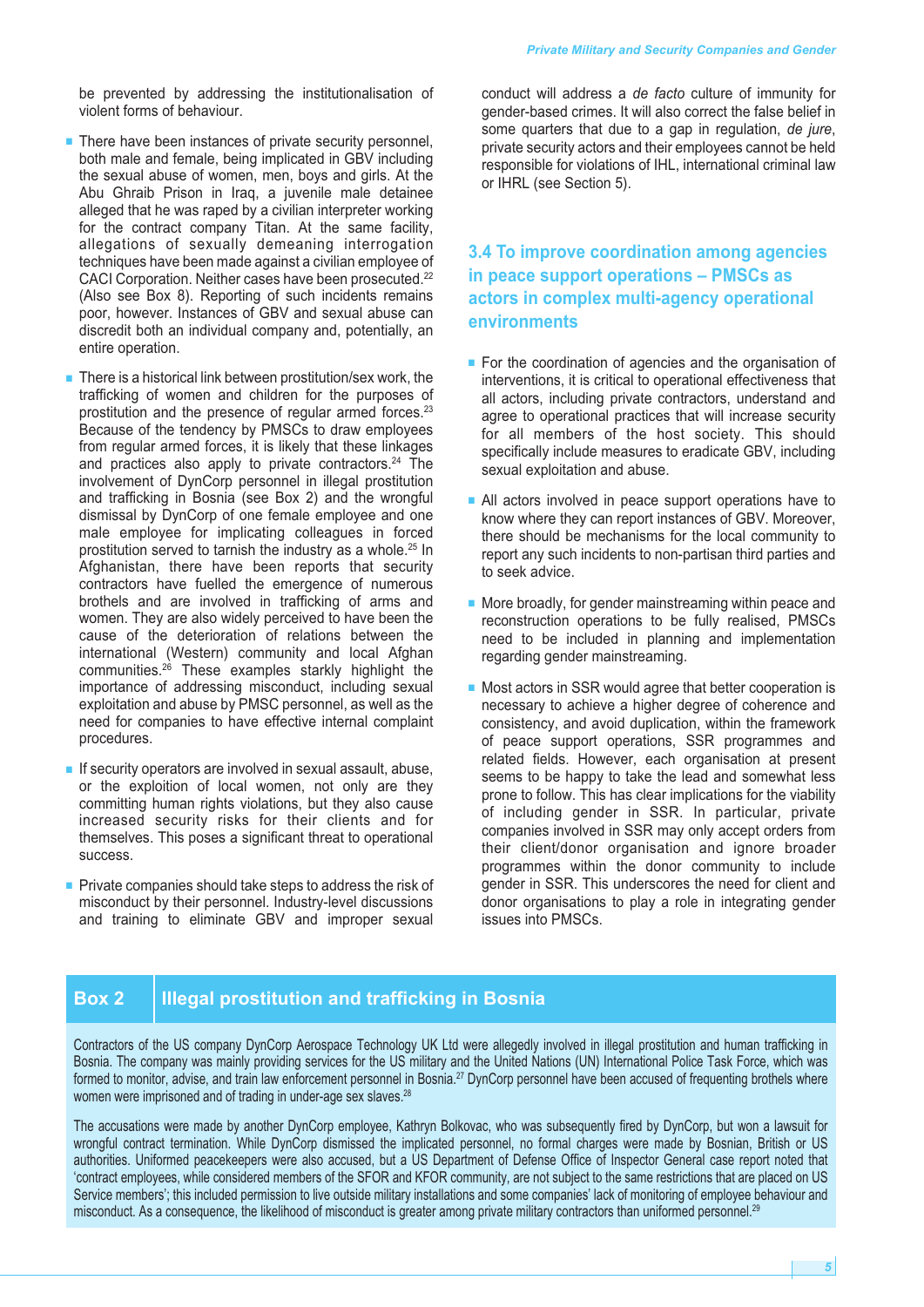#### **Box 3 Third party oversight of SSR activities in Croatia**

Croatia provides a successful example of how PMSCs may be used to encourage institutional development and the transference of democratic norms within the security sector, including civilian control of the military, professionalism and respect for human rights. At the same time, the example demonstrates that third-party oversight of SSR activities is crucial to achieving the full potential of SSR programmes led by civilian contractors.

Beginning in 1994, MPRI signed a contract to help the Croatian government restructure its defence department. <sup>30</sup> Early on, the services Croatia purchased from MPRI were designed to help its armed forces prepare for eventual participation in NATO's Partnership for Peace (PfP) Programme. In this case, the contracts to professionalise the Croatian Armed Forces were justified by and operated under a specific international framework, NATO's Democracy Transition Assistance Programme, with the purpose of democratising the military and transforming the troop structure. Researcher Deborah Avant argues that the framing of privatised SSR through contractual obligations by international organisations may produce cases where PMSCs can have a positive effect on state-building, by influencing the impact of private forces on political processes and social norms on the use of force. 31

## **4 How can gender be integrated into PMSCs?**

The integration of gender into private security operations is challenging from several points of view. First, most contracts – be they with clients in the public or the private sector – rely on an extremely high degree of confidentiality. The terms and conditions of contract, or even the business relationship itself, are therefore rarely known to outside observers. This in turn makes it difficult to monitor the implementation of and compliance with human rights and gender-related standards and best practices.

Second, the transnational nature of the industry and a lack of political will make it challenging to hold companies accountable for their actions abroad.

Finally, convincing the commercial private security sector of the operational benefits of gender mainstreaming might be challenging at first because the cost of gender training and other initiatives might not translate immediately into commercial profit goals. The long-term advantages, therefore, have to be emphasised and clients have to use their leverage to impose standards and best practices.

Initiatives to integrate gender into PMSCs' operations, in particular SSR operations, should thus include combined approaches of:

- Including gender issues in contractual obligations and quality control processes.
- **■** Developing specific internal policies on sexual harassment and abuse.
- **■** Industry mainstreaming of gender issues in hiring, staffing, training and vetting, to improve professionalism and effectiveness.
- **■** Including gender issues in evolving industry selfregulation.

National and international regulation of PMSCs as it concerns human rights violations, including against women, is discussed in Section 5.

#### **4.1 Contractual obligations and quality control of PMSCs**

Contracts are the most immediate tool through which standards and binding guidelines can be introduced to PMSC operations. Clients thus play a key role in shaping PMSC behaviour, especially if fulfilment of contractual obligations is monitored through regular audits and other quality control procedures.

It is therefore crucial for governments and other clients of PMSCs to include standards of good practice regarding gender issues in their contracts with PMSCs. For instance, there should be clear mechanisms of accountability; guarantees that human rights abuses will be prosecuted; assurances that personnel have completed gender training; and that PMSC staff have otherwise been sufficiently trained and vetted.

When PMSCs act as deliverers of SSR within host societies, donors, in particular, have to ensure that companies adhere to acceptable standards, including the integration of gender issues. This could be achieved through an accreditation system for SSR providers – who can be companies or individuals – which could be run by a government, an independent agency or an international body.

Quality control, auditing and review processes should accompany SSR operations. This ensures a satisfactory outcome to the operation and helps to improve future operations through the collection of data and lessons learned.

#### **4.2 Include local PSCs in SSR processes**

Another measure donors should take is the explicit incorporation of local PSCs in the SSR process. In developing countries, countries in transition and in postconflict settings, PSCs are frequently a major source of insecurity and violence, including GBV. The main reasons for this include companies' close links to influential political movements; the collapse of law and order; and the reliance of former combatants on work in the private security sector to make a living after the end of war. <sup>32</sup> At the same time, however, the potential of PSCs to improve the security situation in a country, in particular for the more vulnerable members of society, has to be taken into account in any SSR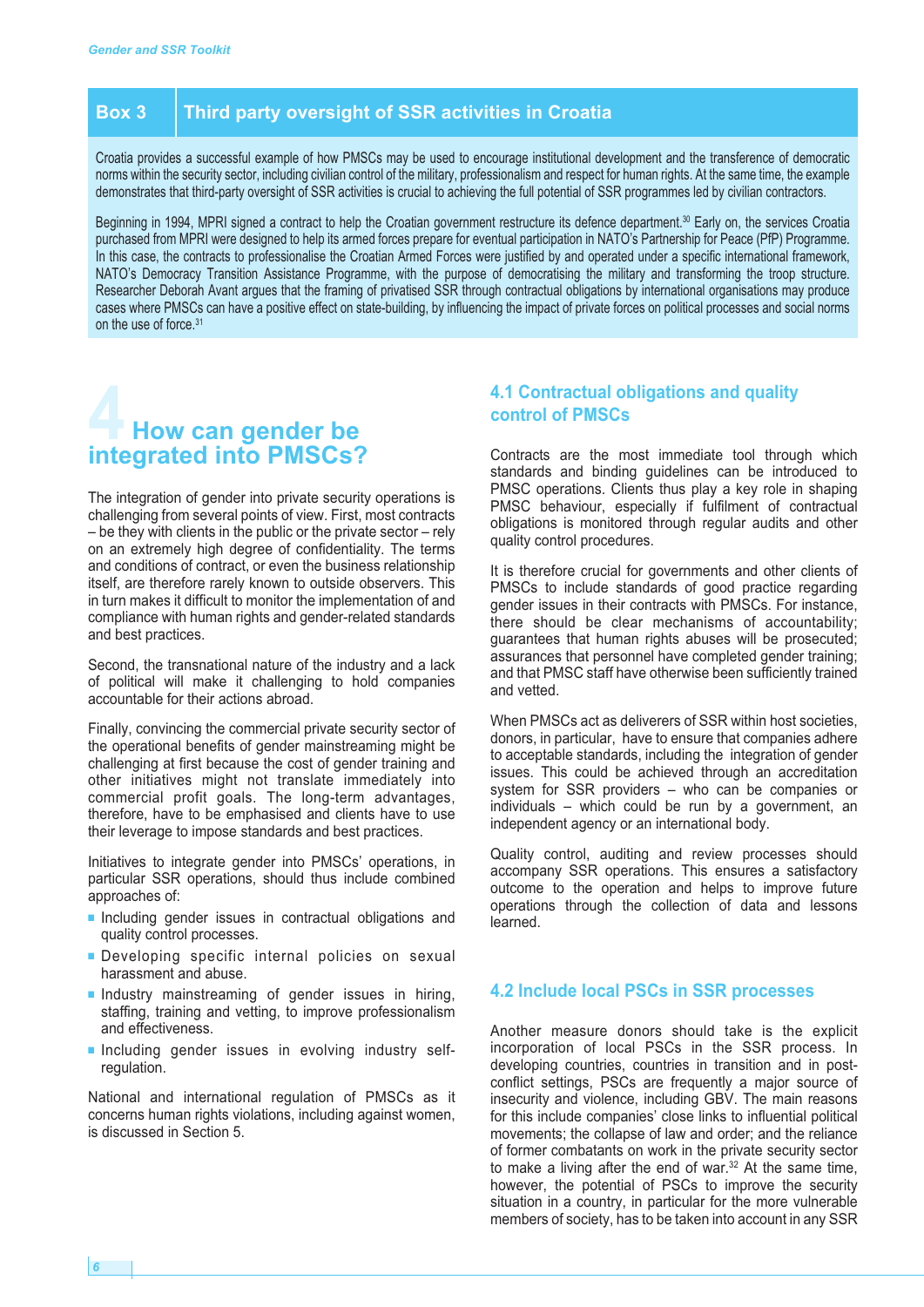process. As Abrahamsen and Williams stress, '[i]n countries where private companies perform vital security functions, focusing on public security forces alone may significantly reduce the effectiveness of reform and, at worst, have unintended negative outcomes'. <sup>33</sup> Thus, gender issues could be introduced into a country's private security sector whenever PSCs are subject to a broader SSR process.

#### **4.3 Policies and codes of conduct to address sexual harassment and abuse**

As discussed in Section 3.2, PMSCs will benefit from reviewing and reforming staffing practices to ensure a nondiscriminatory and inclusive work culture. In particular, companies need to address sexual harassment and/or assault, crude and offensive behaviour, such as inappropriate sexual jokes and comments made to other employees or about third parties, and sexist behaviour, including condescending or differing treatment of employees due to their sex or perceived gender roles. <sup>34</sup> This should also apply to company-sponsored events, and policies regarding rest and relaxation that might contribute to a discriminatory or offensive work environment and culture. 35

PMSCs should therefore have clear policies and codes of conduct which include workable grievance procedures for complaints about sexual harassment, bullying and GBV. Four recent allegations of rape and sexual harassment of female civilian contractors by other male PSC employees in Iraq have highlighted this lack of clarity on internal codes of conduct. <sup>36</sup> Policies should explicitly include prohibition of sexually abusive or exploitative behaviour or behaviour that might facilitate human trafficking. Complaints should be possible from PMSC staff, as well as from members of the local community within which PMSCs are working. Employers must make it clear to employees that no culture of impunity exists and that infractions of company policies will be dealt with firmly and will have legal consequences.

Box 4 is a checklist developed by the US National Center for Women and Policing of the type of information that should be included in a sexual harassment policy, which could be adapted by PMSCs to formulate appropriate internal polices on sexual harassment, bullying and GBV.

Once such a policy is developed, the following steps can be taken to promote effective implementation within the PMSC:

- Reinforcement of the importance of the policy by the head of the PMSC, such as by a communication to all personnel that there will be 'zero tolerance' for transgressors
- Establishment of mechanisms to monitor or report violations of the policy (including anonymous complaint processes)
- Wide distribution and posting of the policy in all PMSC workplaces
- Incorporation of the policy into the terms and conditions of contract for individual personnel (e.g. by having them sign a code of conduct)
- Training programmes for all personnel on or including the policy. 38

#### **Box 4 Sexual harassment policies should include: <sup>37</sup>**

A statement that the organisation supports the rights of every employee to be free of sexual harassment in the workplace. Harassment based on gender, sex, race, sexual orientation, age, disability or other 'difference' is unacceptable.

A statement that offenders will be held accountable for acts of sexual harassment and disciplined appropriately.

A statement that supervisors and managers are responsible for maintaining a harassment-free workplace and that they will be held accountable for stopping and appropriately reporting harassment.

A statement that acts of retaliation against members who complain about sexual harassment shall be considered as additional acts of misconduct, and investigated and disciplined accordingly.

An explanation of the law prohibiting sexual harassment.

A definition and examples of harassing behaviours that can be easily comprehended.

Formal procedures to resolve complaints of harassment.

A process to encourage early intervention and resolution of hostile work environment complaints, such as ombudsperson programmes.

An assurance that complaints will be kept confidential to the extent possible.

A description of the level of discipline that may be imposed for violations of the policy.

The process for reporting complaints, with an emphasis on multiple places for filing complaints such as:

■ Any department supervisor

- Any command officer
- A designated diversity coordinator
- The state labour division responsible for enforcing discrimination laws

Timelines for investigating and resolving complaints of sexual harassment.

A statement that complainants shall be notified of their rights, statutes of limitation for filing civil complaints and referrals to administrative agencies. The names and telephone numbers of persons to contact if the employee has questions about the policy.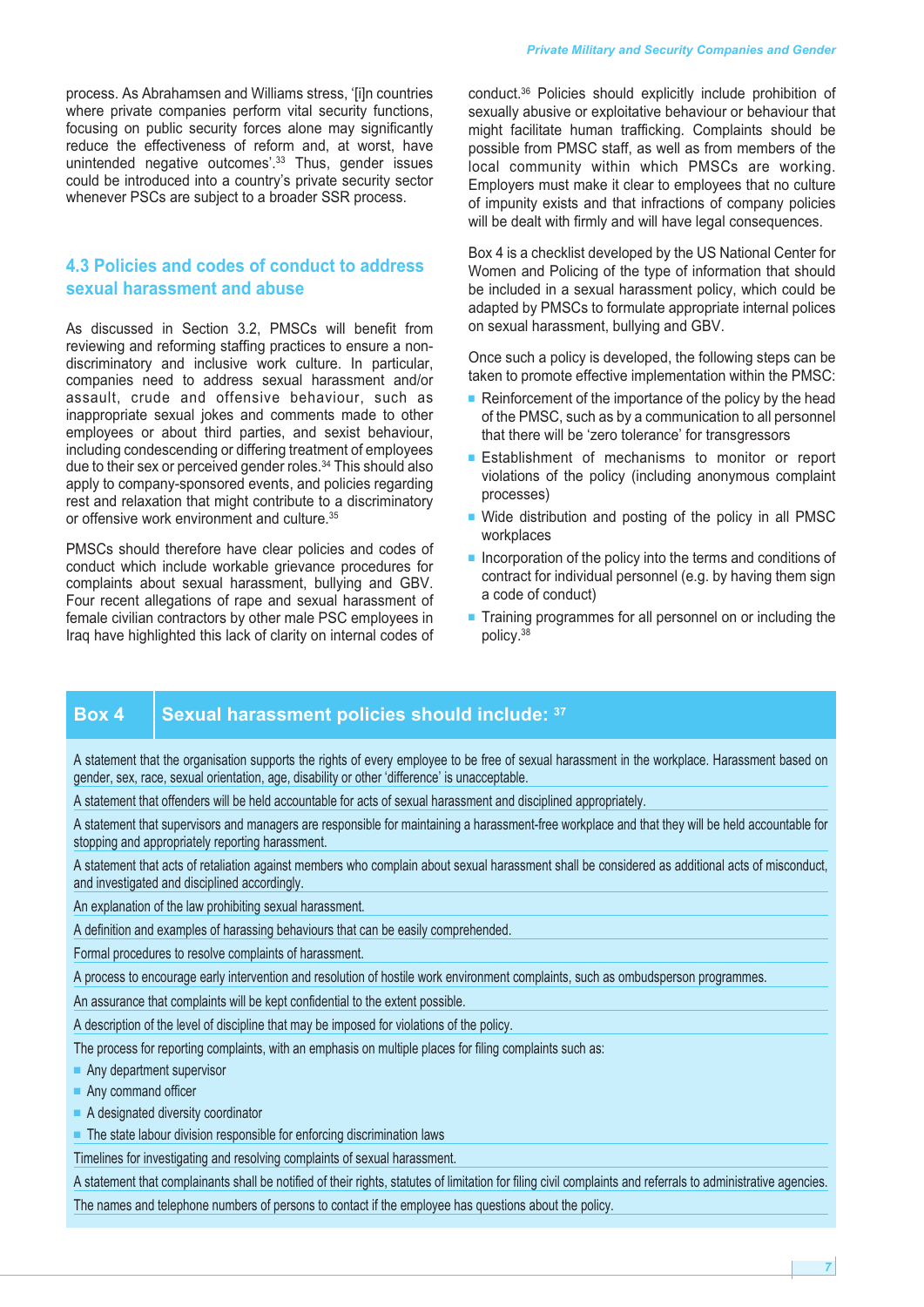### **Box 5 Recruitment of women into the National Interdiction Unit, Afghanistan <sup>46</sup>**

Since 2004, Blackwater USA, contracted to the US Drug Enforcement Administration (a component of the US Department of Justice) trains, mentors and supports the Afghan Ministry of Interior's (MoI) National Interdiction Unit (NIU) - an investigative narcotics unit working all over the country. To date, the NIU has been responsible for 50% of all drug seizures in Afghanistan. Blackwater recruitment for the NIU ran from August 2004 to August 2005. Since then, recruitment and vetting have been conducted by the MoI.

The NIU consists of 174 Afghan men and women. As of 2005, over 6% of all graduates from Blackwater's training programme were women. Before the first course took place in 2004 interviews with potential recruits demonstrated the interest of women in a career with the NIU.

Two women who participated in the first NIU training course are still working with the NIU. A woman was the honours graduate on the second course, demonstrating women are well able to perform on a par with men.

Each of Blackwater's courses lasts six weeks covering, amongst other things, training in firearms, first aid, negotiation techniques, searches, navigation, patrols, and intelligence gathering. The women carry out exactly the same exercises and duties as men, and all do so in uniform and with their hair uncovered. With the highest salary of all of the MoI's law enforcement programmes, men and women are paid the same wage.

The training programme is now being transferred into Afghan hands. Blackwater will soon begin a 'training of trainers' programme whereby trainers are recruited from within the NIU, which means that such a career would be open to both men and women.

#### **4.4 Recruiting and retaining more women**

Section 3.1 discussed the operational benefits of including women in PMSC work, especially as SSR providers. Companies need to know how and where to recruit female as well as male staff and operators. 39

PMSCs can draw upon the wealth of experience in the police and military, as well as in other parts of the private sector, in promoting the recruitment, retention and advancement of women.



#### **A PMSC's strategy to target recruitment and retention of women should include:**

- **■** Assessment of current status: e.g.
	- How many women are working for the PMSC and in which roles?
	- How do women's salaries compare with men's at the same level?
	- Do current female employees (in focus groups and exit interviews) have any concerns regarding their work or work environment?
	- What are male employees' attitudes toward female colleagues?
- Assessment of current barriers to recruiting and retaining women: e.g.
	- Is recruitment largely carried out through an 'old boys' network? How can female former police and military personnel be recruited?
	- Do job descriptions and performance evaluations include the full range of skills needed – e.g. in SSR jobs – such as facilitation and communication skills, and the ability to work with people from different cultures?
- Reviews of policies and procedures: e.g.
	- What are the company's policies and practices on sexual harassment and sexual misconduct?
- Does the company's health insurance cover everybody's (including women's) particular health needs?
- Are equipment, uniforms and living quarters, where relevant, appropriate to both men and women?
- Analysis of problems, challenges and ways forward
- **■** A plan of action, with targets, timelines, designated responsibilities and mechanisms for monitoring and follow-up

#### **4.5 Employees' mental and physical health**

A little researched area is the health and social impact on PMSC operators, arising from their work in high-risk, highstress conflict areas such as Afghanistan and Iraq. New research and evidence suggest that contractors suffer the same kinds of combat-related mental health problems that affect returning military personnel. <sup>40</sup> The brunt of the effects of post-traumatic stress disorder (PTSD), for instance, are usually borne by the spouses and close relatives of PTSD sufferers; thus, those in the family home will be indirectly affected by events in the field.

Unfortunately, most contract employees are not provided with comprehensive briefs concerning the possibility of developing PTSD as well as its prevention and treatment; neither are they likely to receive treatment. In the US, there have been numerous cases where PMSC employees, not covered by the US Department of Veterans Affairs, were also denied treatment by insurance companies. <sup>41</sup> The US Army estimates that about 17% of personnel in Army combat units in Iraq showed symptoms of PTSD one year after their deployment, but this figure rises to 30-35% if one includes marital problems, alcohol abuse and other adjustment issues. A DynCorp study of their police trainers in Iraq similarly revealed that 24% of employees showed PTSD symptoms. 42

The effects of these health issues extend beyond the individuals to affect their families and other social relations, sometimes in severe ways. Family violence in particular is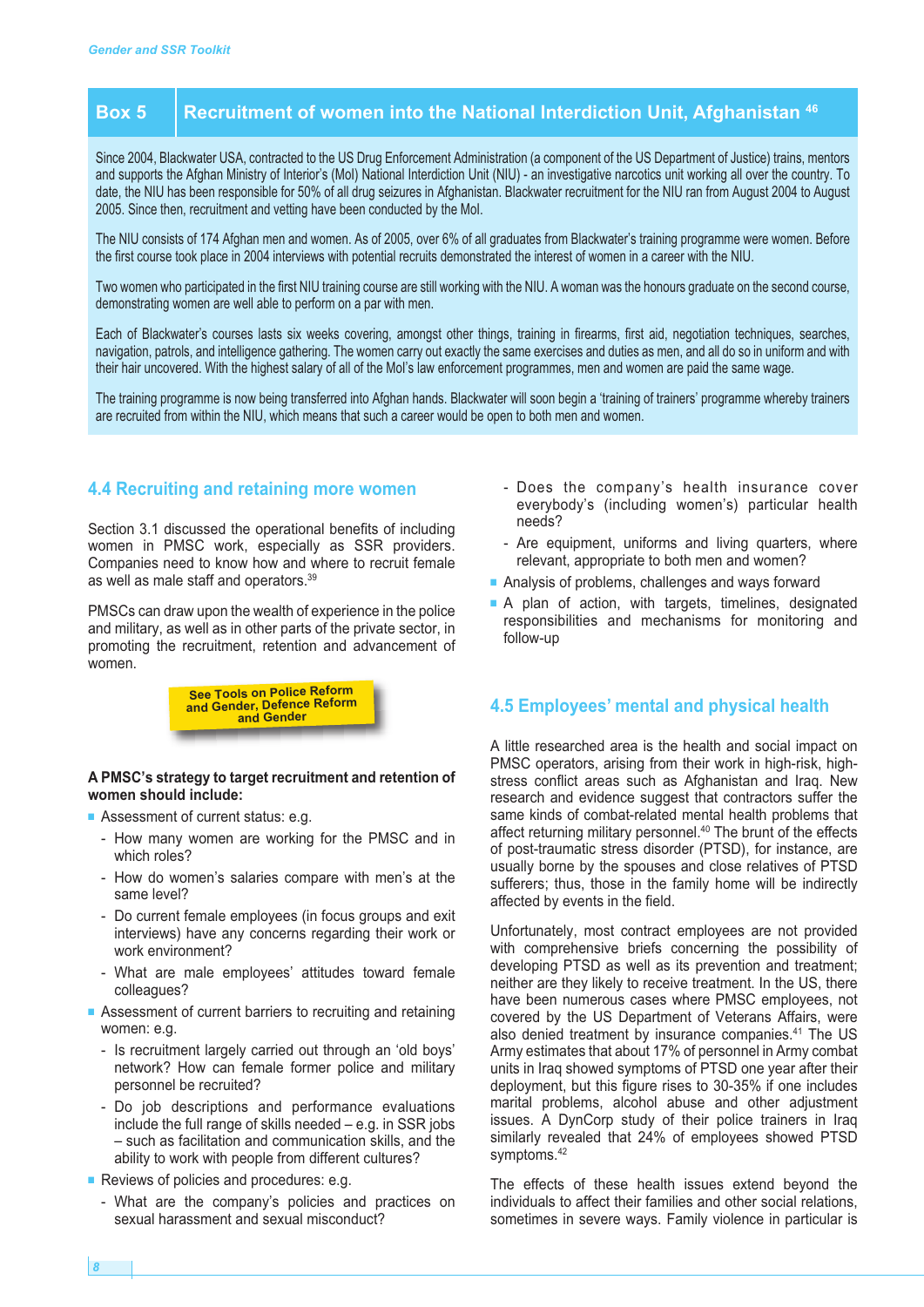largely male violence against women and children. Companies need to be aware of these post-deployment issues and should provide resources for their employees upon return. Incorporating PTSD issues into pre-deployment training and post-deployment briefs should be a minimum requirement.

#### **4.6 Vetting and training**

As the industry of privatised security has exploded, the vetting of employees has become a problematic issue. <sup>43</sup> At a minimum, PMSCs should include thorough background checks that vet for criminal charges, human rights abuses and GBV in their recruitment processes.

Training deserves closer attention as well. Because employees and contractors usually have a military or lawenforcement background and because most wellestablished companies apply vetting and selection procedures, it is commonly assumed that additional training is either not necessary at all or only required in terms of refresher training. The requirement that personnel undergo additional training, specifically on IHL, IHRL and gender issues should be included in contractual obligations by clients. This will reduce the tendency for PMSCs to deploy new employees without adequate training.

#### **4.7 Gender training**

Training in identifying and addressing gender issues is important for everyone in SSR and related fields. <sup>44</sup> There are no general standards or commonly followed best practices for training, including gender training, of private security operators. PMSCs should integrate gender issues into all existing staff training. Ideally, these programmes should be ongoing and involve civil society organisations, such as women's organisations. Gender training could also be incorporated into a broader course of one to three days on international law and related issues.

Most importantly, however, gender training always has to be based on context-specific evidence in order to be effective.



**Topics for gender training** for PMSC operators and management personnel could include:<sup>45</sup>

- **■** What does gender mean?
- Definitions of the core work of PMSCs and understanding the disaggregate impact on women and on men of all activities.
- **■** Why incorporating gender can increase chances of operational success and effectiveness.
- **■** Viewing your work through gender spectacles how to include a gender perspective within your security operational work.
- Addressing gender in SSR (e.g. working with local women's organisations, recruitment of women into security forces).
- How to work with and protect female and male members of your host community.
- What does GBV mean? How can it be addressed?
- Company codes of conduct and zero tolerance policies on sexual harassment, sexual misconduct and sexually offensive behaviour.

#### **4.8 Industry self-regulation and internal company codes of conduct**

Gender mainstreaming should also be part of emerging selfregulatory frameworks that govern increasing parts of the industry. The setting and monitoring of standards in the area of gender could be done alongside other issues (such as human rights) in a comprehensive standards-setting process. In order to enforce standards and in order for selfregulation to work, a government mandate and a degree of government involvement is certainly desirable. Cooperation between the state and the industry on regulatory questions would, for instance, avoid the problem of driving companies underground if regulation becomes too cumbersome or too expensive. For instance, bids for competitive international tenders have to be produced according to tight schedules; if a company needs a bid to be signed off by the government where it is registered it might be tempted to move offshore or to a less regulated environment. At the same time, however, norms and policies regarding gender mainstreaming have to be audited and monitored, and the involvement of a government would certainly be beneficial.

Standards, in particular if they become compulsory, work in two ways. Firstly, they improve the performance, transparency and accountability of PMSCs. Secondly, they drive 'cowboys' out of the industry. However, these positive effects can only be achieved if enforcement mechanisms ensure companies' compliance with standards.

Codes of conduct at the company or industry-level may be one of the most effective means of promoting accountability, gender mainstreaming and respect for human rights by encouraging organisational and professional norms. The Canadian Security Association (CANASA), for example, includes in its code of ethics a detailed mechanism for complaints to be investigated by an ethics committee, with possible sanctions that include expulsion from CANASA. 47 The International Peace Operations Association (IPOA) Code of Conduct <sup>48</sup> and the British Association of Private Security Companies (BAPSC) Charter and Code of Conduct <sup>49</sup> are documents that could lend themselves to the inclusion of gender issues, in clauses on employment practices, respect for human rights, and sexual exploitation and abuse. The current absence of gender issues from these Codes of Conduct highlights the importance of creating awareness of gender issues within the bodies representing the industry.

However, despite reputational incentives to self-regulate, not all PMSCs adhere to an internal, association or external Code of Conduct. In 2006, the IPOA conducted a survey of its 30 members. 21% of the respondent companies admitted that they did not maintain and follow an internal Code of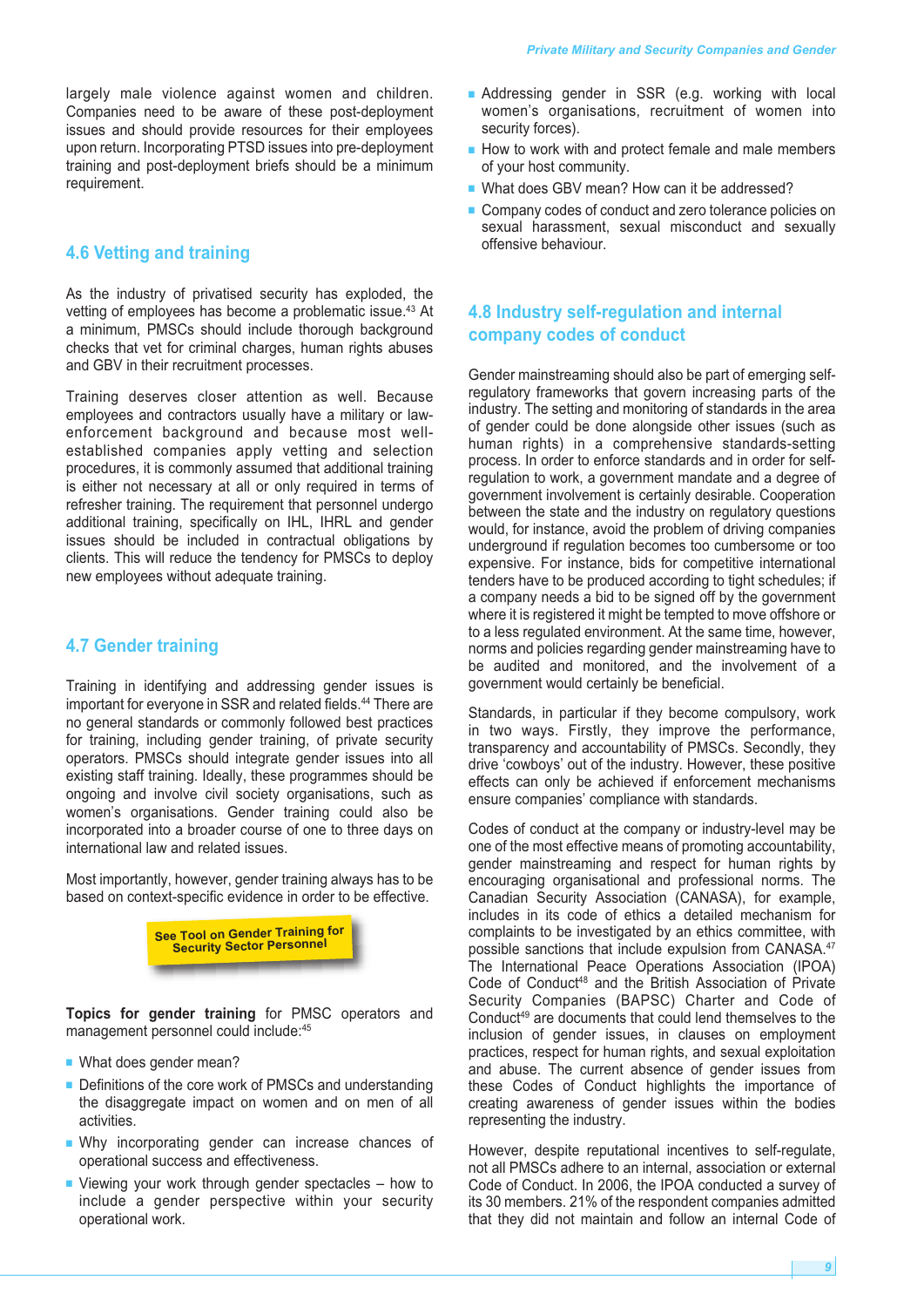#### **Box 6 Self-regulation in the United Kingdom**

The first steps towards the self-regulation of the industry were taken in early 2006 when the British Association of Private Security Companies (BAPSC) was launched. Against the background of the 'Iraq bubble', the British private security industry had grown disproportionately in the years 2003 to 2005, but was struggling with issues of legitimacy and respectability. Against the background of a complete lack of regulatory tools in the UK and in the absence of any government action in this area, the Association was therefore launched in order to regulate and control the UK-based industry. The BAPSC represents roughly 95% of the British industry by contract value, so any standards-setting efforts – if enforced appropriately – would have considerable effects on the market.

The strict membership criteria, including a thorough vetting process; the introduction of mandatory training courses in IHL and IHRL; and the development of a comprehensive Code of Conduct have made BAPSC an effective tool to raise standards in the industry. The British Government is therefore poised to give BAPSC a mandate for self-regulation.

Yet self-regulation can only ever be effective with some degree of government involvement. The development of an investigative capacity and the potential appointment of an ombudsperson in a government department would be two crucial tools whereby self-regulation could be made credible and effective.

Since private security operations are usually delivered overseas where audits can only be performed with difficulty and on an irregular basis. companies need to recognise that a real business advantage can be gained from the implementation of standards, including with regards to gender issues. Gender training in particular would ensure a better understanding of the benefits of gender mainstreaming for a company's operations.

Self-regulation provides a unique opportunity to introduce gender issues in the private security industry because the standards-setting process is inclusive and bottom-up. Moreover, the self-regulatory body knows the members of the Association and can discuss advantages and problems of gender mainstreaming on a bilateral basis if necessary.

Conduct. 14% of respondents also did not subscribe to any external Code of Conduct. <sup>50</sup> Moreover, self-regulation, by definition, cannot regulate companies that choose to stay outside a regulatory regime at the industry level. Selfregulation is therefore no silver bullet and only makes sense in the framework of a matrix of interlocking and, ideally, mutually reinforcing regulatory schemes at both national and international levels and at the level of the industry itself.

At the same time, however, advocating self-regulation has become the default position of the United Kingdom Government with regards to the regulation of most industries (see Box 6).

## **5 Addressing gender issues in international and national regulation of PMSCs**

So far, only two countries have specific regulatory regimes for their national private security industries with operations overseas: South Africa and the US. However, both regimes are deeply flawed, as ongoing debates in both countries demonstrate. 51

The development of regulatory regimes for PMSCs, both at national and international levels, should be guided by the existing international legal framework. A range of international and regional instruments and laws:

- Mandate the integration of gender issues into all aspects of peacekeeping and post-conflict resolution.
- Establish the possibility of states being held responsible for violations by PMSC personnel.

- Establish the direct accountability of PMSC personnel for violations of IHL, IHRL, international criminal law and national laws on extraterritorial crimes and wrongs.

While this section does not provide comprehensive recommendations for international or national regulation of PMSCs, it identifies relevant existing standards with particular reference to gender issues.

#### **5.1 International human rights and international humanitarian law**

International law does not explicitly regulate the activities of PMSCs and individual contractors. Specific norms in international law exist only in relation to the issue of mercenaries – a largely outdated term, which fails to adequately describe the modern PMSC phenomenon. <sup>52</sup> Nor do international or regional instruments enshrining the rights of women or children, or general human rights instruments, specifically address the private security industry.<sup>53</sup>

**UN Security Council Resolution 1325** (UN SCR 1325) on women, peace and security focuses on gender mainstreaming in conflict resolution, peace-building, and post-conflict reconstruction but does not explicitly discuss the private security sector and how gender issues could be integrated. <sup>54</sup> The resolution does, however, call for gender perspectives to be mainstreamed into peacekeeping operations according to the Windhoek Declaration and the Namibia Plan of Action, including DDR and police and judiciary reform programmes; presumably this would include private contractors to UN peacekeeping missions. 55 Moreover, UN SCR 1325 declares that all peacekeeping personnel should receive special training on the protection, special needs and human rights of women and children in conflict situations. The resolution also reminds 'all parties to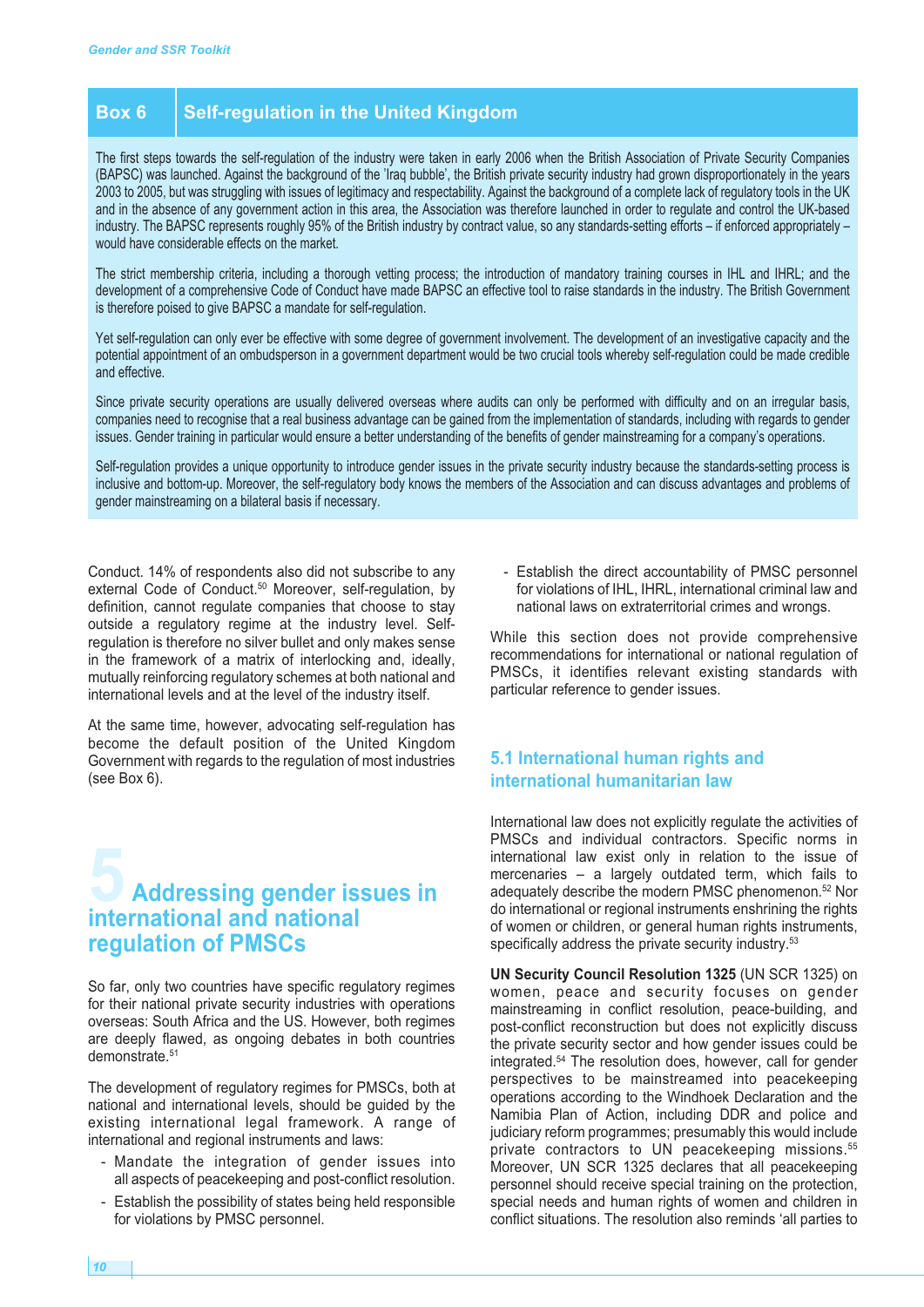armed conflict to fully respect international law applicable to the rights and protection of women and girls as civilians'.

> **See the Annex on International and Regional Laws and Instruments**

#### **State responsibility for human rights violations by PMSCs**

Nonetheless, states have a duty to protect persons from human rights abuses. IHL standards are directly relevant because States can, and are in fact obliged to, implement them and thereby hold companies to account when they engage in behaviour that is detrimental to human rights. A good example is the **Convention on the Elimination of all Forms of Violence and Discrimination against Women** (CEDAW), which has been ratified by 185 states. <sup>56</sup> Article 2, for example, commits States to undertake a range of measures that impact on the private sector, such as:

- **■** 'To adopt appropriate legislative and other measures, including sanctions where appropriate, prohibiting all 'Discrimination against women', (Article 2b).
- 'To establish legal protection of the rights of women on an equal basis with men and to ensure through competent national tribunals and other public institutions the effective protection of women against any act of discrimination', (Article 2c).
- **■** 'To take all appropriate measures to eliminate discrimination against women by any person, organization or enterprise', (Article 2e).

More specifically, the understanding of state responsibility for human rights violations has significantly widened in recent years to include not only violations of human rights by the state or its agents, but also positive obligations to prevent abuses by private actors. Under international law, states have a general obligation to act with 'due diligence' to prevent, investigate and punish international law violations and pay just compensation. States may be held responsible if they fail to exercise due diligence to prevent or respond to a violation of human rights by a 'private actor' (such as a PMSC).

A number of international legal instruments specifically confirm this due diligence obligation in relation to violence against women. In the **Declaration on the Elimination of Violence against Women**, adopted by the UN General Assembly in 1994, <sup>57</sup> Article 4 states that:

'… States should pursue by all appropriate means and without delay a policy of eliminating violence against women and, to this end, should: … (c) Exercise due diligence to prevent, investigate and, in accordance with national legislation, punish acts of violence against women, whether those acts are perpetrated by the State or by private persons'.

At the regional level, Article 7(b) of the **Inter-American Convention on the Prevention, Punishment and Eradication of Violence against Women** (1994) (Convention of Belém do Para) similarly requires that States 'apply due diligence to prevent, investigate and impose penalties for violence against women'; Article 125 of the 1995 **Beijing Declaration and Platform for Action** reaffirmed state responsibility to exercise due diligence to

prevent, investigate and punish acts of violence against women committed by non-state actors. <sup>58</sup>

States are thus under a positive obligation to prevent, investigate and punish crimes associated with GBV and discrimination. <sup>59</sup> If the state fails to act with due diligence to prevent, investigate and punish abuses committed by private actors (including acts of GBV by PMSC personnel) it may also be responsible under IHRL.

#### **Direct accountability of PMSC personnel**

Staff of PMSCs can also be held directly accountable as individuals under IHL if the latter applies during an operation, i.e. if the operation is conducted in a zone of armed conflict. According to IHL, PMSC staff have the status of civilians (unless they are part of the armed forces of a state). They can face individual criminal responsibility for any war crimes they may commit. Any prosecution of crimes would usually require action by states, the enforcers of both IHL and IHRL in most jurisdictions. State action in this area is currently largely absent. The potential for the International Criminal Court (ICC) to try PMC personnel for war crimes should also not be discounted. The Rome Statute of the ICC recognises and prosecutes sexual and GBV as war crimes and crimes against humanity. 60

One reason for the lack of state action may be the practical difficulties concerning the conduct of investigations for a criminal case in a high-risk or hostile environment. A further reason may be political expediency. Governments can use PMSCs as a convenient political tool in a conflict or a postconflict mission, either to ensure deniability, especially if a mission fails, or to cover the death of individuals working on a dangerous operation – after all a contractor's death matters less in public consciousness than the death of a soldier. This implies that it may not necessarily be in the interest of governments to impose tight regulation and oversight on PMSCs since regulation can, of course, increase a government's accountability for the actions a PMSC performs in its name.

#### **5.2 National legislation and guidelines for extraterritorial crimes and wrongs**

Even if private companies could be held legally accountable by international legal frameworks on human rights, these obligations would most likely have to be enforced through legislation and legal systems of individual states.<sup>61</sup>

At the moment, only very few countries, notably South Africa, Switzerland and the US have taken legislative measures to regulate PMSCs registered in their territory or ban their citizens from working as mercenaries, in an effort to prevent violations of international law and human rights.<sup>62</sup> Since the US Government and US PMSCs are amongst the most significant actors in SSR activities worldwide, it is worthwhile examining the regulatory environment in the US in more depth.

For contractors with agreements with the US Government, applicable instruments include the US Military Extraterritorial Jurisdiction Act (MEJA)<sup>63</sup> and the Uniform Code of Military Justice (UCMJ). <sup>64</sup> Both laws proscribe gross misconduct, such as rape or homicide. Although, theoretically, both instruments can already be used, major debates are being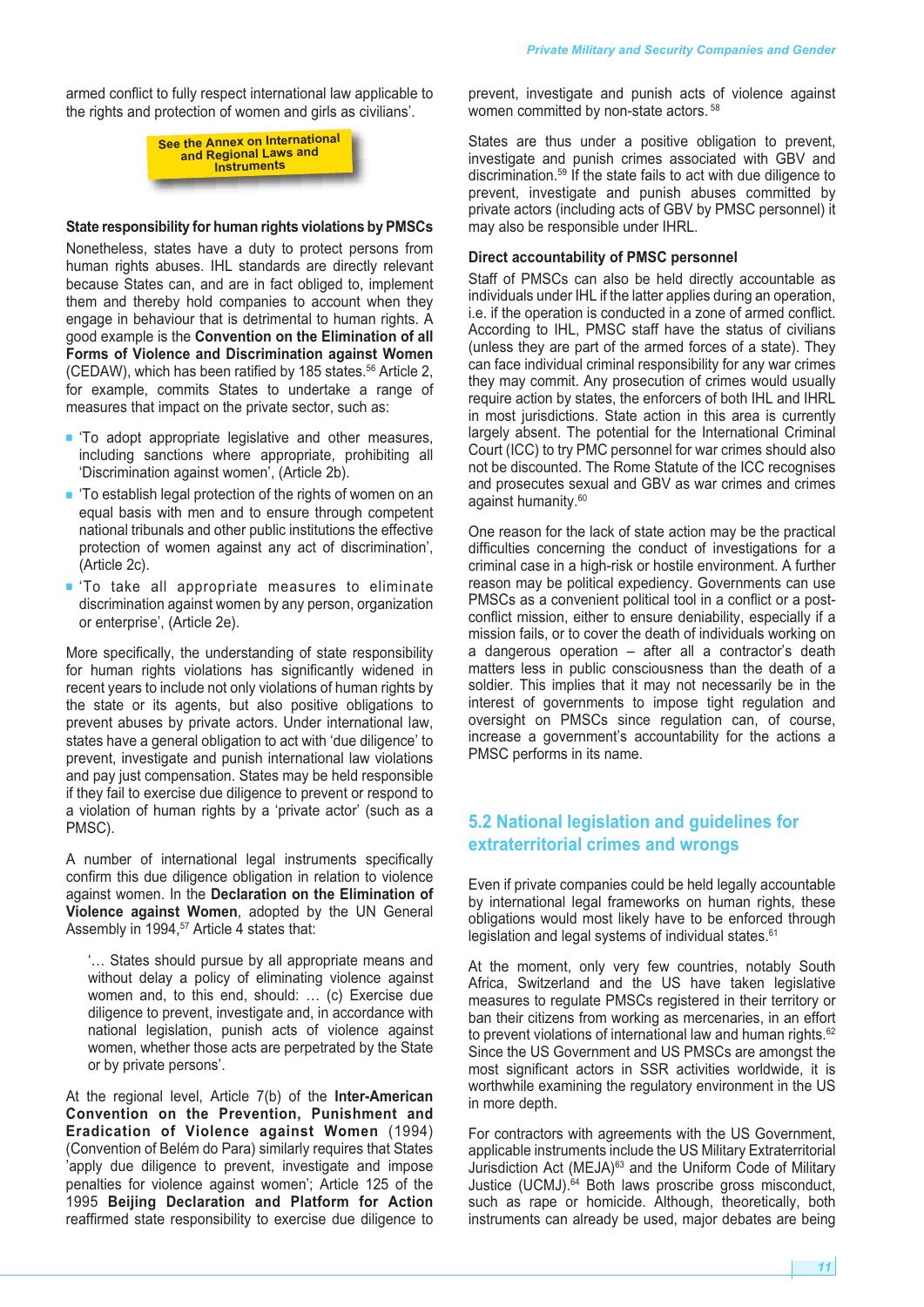conducted regarding the constitutionality of some aspects of the UCMJ and the feasibility of applying MEJA. As to the UCMJ, it is unclear how an amendment making the law germane to military contractors in contingency operations, as well as in times of war, will apply to non-US companies and nationals as well as to contractors who are working for clients other than the US Government. Similar challenges apply to MEJA, although the act does not apply to non-Defence Department contractors, such as those on contract to the Department of the Interior. <sup>65</sup> An additional problem for the enforceability of MEJA is the complicated and expensive nature of extraterritorial prosecution: witnesses have to be questioned and evidence has to be produced thousands of miles from the US mainland. Although it has been suggested that approximately twenty civilian contractors (working for the military or CIA) have been implicated in cases of abuse of detainees in US custody in Afghanistan, Guantanamo Bay and Iraq, thus far only one, a CIA contractor, has been prosecuted by the US Department of Justice for committing acts of torture in Afghanistan (see Box 7). 66

Further, regulation of PMSC personnel can be directed at specific illegal behaviour. For example, the US Trafficking Victims Protection Act (TVPA) establishes the jurisdiction of US courts over federal government employees and contractors accused of trafficking offences committed abroad. Enforcement of the TVPA should be strengthened through regular compliance audits of contractors and subcontractors, and other states should be encouraged to adopt similar legislation and compliance mechanisms.

There are several practical problems that may be raised with respect to national legislation and guidelines regulating the privatisation of security. For example, states have a duty to protect persons from potentially harmful activities by companies and private actors within their own territory and within territories under their control (e.g. during an occupation). However, there is no corresponding obligation within IHRL to establish extraterritorial jurisdiction to protect potential victims who are under the effective control of a third state, unless the violations are subject to universal jurisdiction as grave breeches of the Geneva Conventions or other serious violations of human rights, such as genocide

and apartheid. If a company operates outside the state in which it is registered, the state of registration only has 'the obligation to enact legislation and regulations to prevent the abuse of human rights by the company registered in its own jurisdiction *as far as possible'*. 68

Many states where PMSCs operate do not have the political will or the capacity to protect persons within their own territory from the actions of PMSCs. This is especially the case in failing or failed states where the legal system has effectively ceased to function. This has led one legal advisor with the International Committee of the Red Cross (ICRC) to remark that 'the lack of accountability in the state in which companies carry out activities, especially in situations of conflict, combined with the lack of enforcement in the state of registration because of procedural obstacles or the lack of legislation can lead to serious protection gaps'.<sup>69</sup>

The pursuit of a violation of human rights in a third state is difficult, and few states recognise the criminal responsibility of companies. <sup>70</sup> There is, however, the possibility of civil litigation for damage suffered in another state in a number of national legal systems, such as those of the UK and the US. This option has yet to be fully explored, but companies are expecting lawsuits under instruments such as the Alien Torts Claims Act (US) and vicarious liability in English law. Vicarious liability is legal responsibility imposed on an employer for a tort (civil wrong) committed by his employee in the course of his employment.

Civil litigation is currently occurring in four cases being brought before the civil courts in the US for alleged sexual harassment and rape perpetrated in Iraq by employees of the contractor Kellogg, Brown and Root. (See Box 8). This demonstrates that internal investigations are not sufficient and that companies should pass on any cases concerning allegations of sexual harassment and rape to the relevant authorities as a default policy.

#### **Box 7 United States of America v. David A. Passaro <sup>67</sup>**

One example where national law was applied effectively was the case of David A. Passaro, an independent contractor working in Afghanistan on behalf of the CIA. In June 2003, he was engaged in paramilitary training activities in support of the US military at the Asadabad Base in Kunar Province, North Eastern Afghanistan.

Abdul Wali, a local Afghan farmer, was among a group of individuals who were suspected of perpetrating attacks. On 18 June 2003, Wali voluntarily turned himself in to American forces at Asadabad Base after being assured of his safety.

Passaro tortured Wali during interrogation while at least three paratroopers from the Army's 82nd Airborne Division watched. Witnesses said Passaro enthusiastically volunteered to interrogate Wali and became enraged when he wasn't able to answer questions, evidently because Wali had nothing to do with the rocket attacks. According to the prosecutors, Wali, whilst chained to the floor and wall of a cell, was tortured and beaten by Passaro on the arms, wrists, knees and abdomen using a metal flashlight, closed fist and shod foot. Passaro also, on at least one occasion, kicked Wali in the groin and his prostrate body. On 21 June 2003, Wali was pronounced dead.

On 17 June 2004, Passaro was the first civilian to be charged in connection with prisoner torture in Afghanistan and Iraq and the first American charged under the USA PATRIOT Act, which extended the jurisdiction of US prosecutors overseas.

Passaro was found guilty of one felony and three misdemeanour assault charges and sentenced by a North Carolina Federal Court in February 2007 to serve a term of 8 years and 4 months.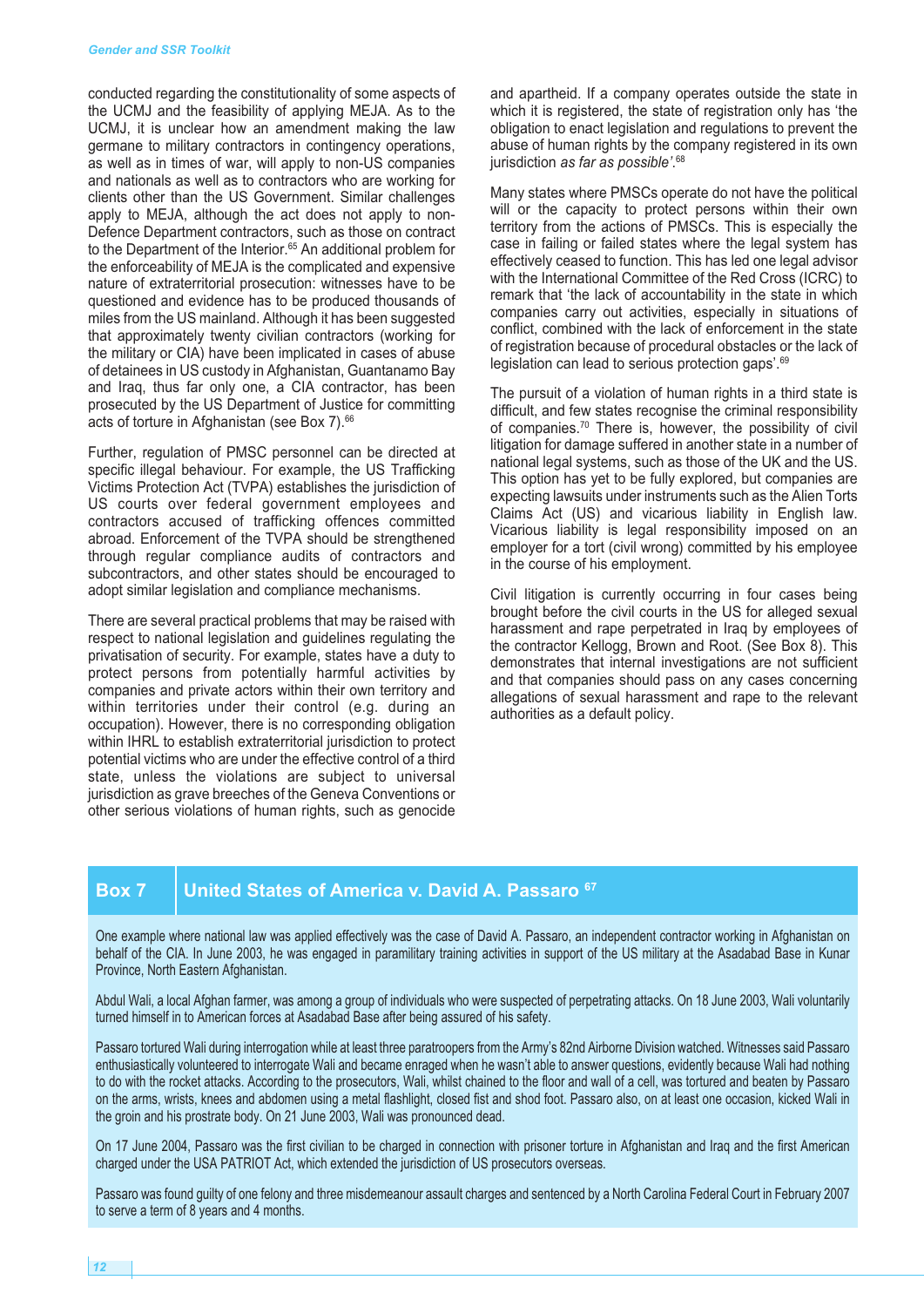#### **Box 8 Civil action against Kellogg, Brown and Root over rape and sexual harassment**

The plaintiffs, employees of Kellogg, Brown and Root (KBR), claim that they encountered a sexually-charged, alcohol-fuelled atmosphere in 2004- 2005, where women were repeatedly demeaned and solicited for sex despite reporting harassment to supervisors. One suit alleging rape claims that '[t]his attack never would have occurred but for the 'boys will be boys' attitude that permeated the environment that the defendants first created, then failed to warn (the women) about – an environment that was excused, if not encouraged, and of which the defendants had ample prior notice'. 71 Despite the fact that KBR claims to have fully investigated this case of rape, the US Equal Employment Opportunity Commission found that the company's internal investigation of the incident was inadequate and did not offer an adequate remedy.<sup>72</sup>

#### **5.3 Non-binding international guidelines**

One example is the Code of the Voluntary Principles on Security and Human Rights, adopted in 2000 by governments, corporations in the oil and extractive industries, NGOs and observers.<sup>73</sup> The Voluntary Principles provide clear guidelines for interactions between companies, and private security providers; gender issues could be incorporated in the implementation of the Voluntary Principles at the company level. A more recent example is the Sarajevo Code of Conduct for Private Security Companies, which was drafted by industry representatives from South Eastern Europe and the UK as well as a number of representatives of NGOs and international organisations. 74

These international guidelines cover a variety of areas where gender issues could be integrated, such as hiring practices, training and respect for human rights. However, as with the company and industry-level codes of conduct, these instruments are purely voluntary and thus far only involve a fraction of the hundreds of PMSCs operating globally. They also tend to be the lowest common denominator which various stakeholders could agree on.

A more promising initiative has been launched by the Swiss Government in cooperation with the ICRC, which encourages states to promote and ensure respect for IHL and IHRL by PMSCs operating in conflict situations. The drafting of a code of conduct for international PMSCs is being considered, and gender issues are likely to be included.

#### **5.4 Other relevant international instruments**

There are other international 'soft law' standards which might be of particular relevance to PMSCs that use force.<sup>75</sup> Examples include the UN Code of Conduct for Law Enforcement Officials; the UN Basic Principles on the Use of Force and Firearms for Law Enforcement Officials; the Standard Minimum Rules for the Treatment of Prisoners; the Basic Principles for the Treatment of Prisoners; and the Body of Principles for the Protection of All Persons under Any Form of Detention or Imprisonment. While these international instruments have been established to apply to states and their agents, clients and hiring states could make contractual references to them as standards.

## **6Integrating gender into PMSCs in specific contexts**

#### **6.1 Conflict and post-conflict countries**

In conflict and post-conflict countries there is usually a shortage of public security services, and PMSCs frequently fill the gap. The dynamics in post-conflict countries are of particular interest because the recent boom in the private security sector worldwide has largely taken place in postconflict countries, and in particular in Afghanistan and Iraq. The problems, challenges and opportunities for the use of private contractors to provide security in these two countries are highly idiosyncratic. They are therefore unlikely to be encountered again in a different setting in forthcoming years. However, because a significant presence of PSCs will still be required in both Afghanistan and Iraq for at least another five to ten years, it is crucial to consider these cases in more depth.

Reliable figures on the number of PMSCs – both local and international – in Afghanistan and Iraq are hardly available. Estimates within the industry suggest that there are about 20,000 to 25,000 private security contractors in Iraq. It is not always clear whether these figures include local Iraqi forces or not, but according to the Private Security Company Association of Iraq (PSCAI) only about half of them are from foreign countries, of which 5,000 are from Western countries and even more are nationals of third countries. Because no data is collected centrally it is also not known how many foreign contractors provide support services, such as cooking and cleaning, to the foreign forces and the PMSCs in the country today. Estimates on the number of private security contractors in Afghanistan range from 18,500 to 28,000. <sup>76</sup> This figure seems to include local forces but again there is no reliable data available.

Afghanistan and Iraq have highlighted the globalised nature of the private security industry and growing inequalities. PMCs and PSCs operating in these two countries have hired thousands of employees, mostly poor and under-employed men from the developing world, often at wages only one tenth of the salary of Western contractors performing similar duties. <sup>77</sup> Workers recruited by Middle Eastern labour brokers hail from impoverished countries such as Bangladesh, Nepal and the Philippines; they do menial labour for PSCs, such as cooking, serving food and cleaning toilets.<sup>78</sup> Other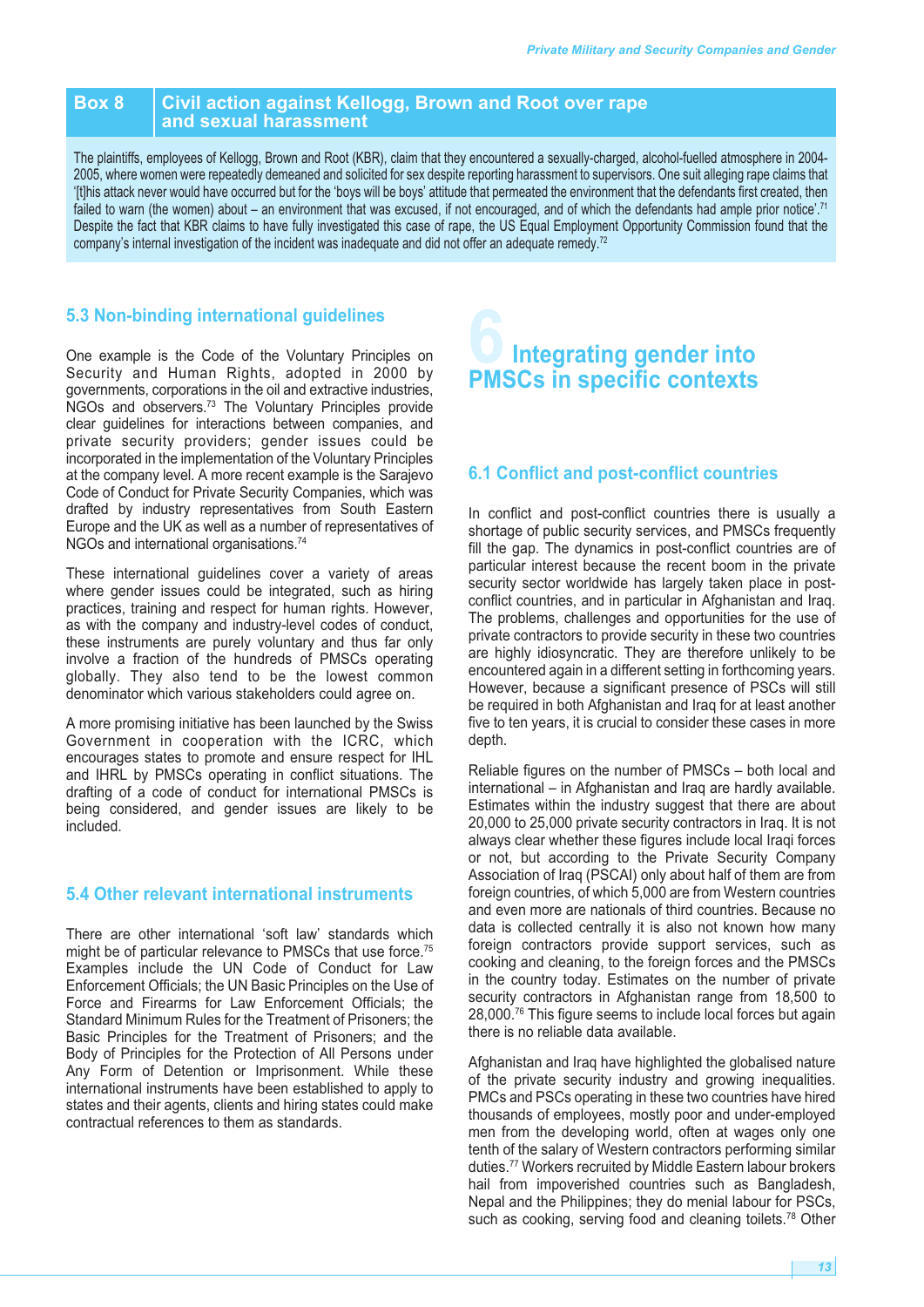contractors, former combatants from countries such as Fiji and Uganda, and from all over Latin America, more typically take up dangerous physical protection and military support duties. <sup>79</sup> Guards from these countries are often preferred by US companies because they are familiar with US weapons and security procedures, having been trained by American instructors during their military service.

Post-conflict reconstruction efforts in Afghanistan and Iraq largely account for the so called 'bubble', i.e. the unexpected inflation of business opportunities for PMSCs in the private security industry in recent years; and have opened up new directions for the development of the overall market. Due to the proximity to the post-conflict reconstruction effort, international PMSCs started to develop significant capacities in new areas such as SSR, DDR, development and disaster relief. With an imminent 'burst' of the bubble it can be assumed that these areas will become real growth areas for a specialised subset of the private security sector. This is therefore the time to create meaningful guidelines on gender issues for international PMSCs who are involved in these activities. These guidelines (both generic and contextspecific) have to be developed in close cooperation with PMSCs and their industry associations such as the IPOA, the BAPSC, the PSCAI and the Private Security Companies Association in Afghanistan (PSCAA), as well as with government representatives and donor organisations. Only the inclusion of all stakeholders will guarantee the effective implementation, monitoring and enforcement of guidelines and standards.

Civilians, especially women, children and the elderly, are particularly vulnerable during conflicts and in their aftermath. Rates of GBV in the post-conflict period usually remain significant. <sup>80</sup> Thus, it is imperative that employees of PMSCs operating in a post-conflict environment be aware of and receive special training on the protection, special security needs, and human rights of women, girls and boys in conflict and post-conflict situations. Employees or contractors should also be given clear instructions on Codes of Conduct and zero tolerance policies, including as regards the sexual exploitation and abuse of vulnerable members of the host community and other PMSC employees. This sort of predeployment training already exists for many national armed forces engaging in international interventions, due to the mainstreaming of gender considerations in the UN peacekeeping and peacebuilding operations. 81

Post-conflict situations also provide unparalleled opportunities for societal change where gender discrimination can be redressed and gender roles redefined. Contractors, especially those involved in SSR activities, such as police and military training, should pay special attention to gender and human rights issues. These may include GBV, dealing with vulnerable members of society and supporting increased opportunities for women in the security sector. Liberia, for example, has adopted a 20% quota for women's inclusion in the police and armed forces, <sup>82</sup> meaning that PMSCs working with the Liberian police or military need appropriate skills to work with new female recruits. PMSCs, where they provide significant services in the implementation of SSR activities, should be included in the planning of gender mainstreaming from the beginning.

In post-conflict countries, it is also vital to include the local private security sector in all SSR processes, to prevent the emergence of an unaccountable and effectively parallel sector in competition with reformed state security provision. Such parallel structures would significantly increase the risk of human rights abuses, GBV and other crimes. The international community, donors and SSR providers therefore have to develop, ideally on a case-by-case basis, clear policies on the incorporation of gender issues in their SSR operations that affect local PSCs. Lessons learned and best practices then have to be collected and made available for other SSR operations. More specifically, in many postconflict countries, demobilised former members of the military and security forces often find work in the police and private security industry (see Section 6.2). Female former combatants and former supporters of armed groups should be fully involved in DDR processes, including their possible entry into the private security industry as part of their reintegration and as a source of civilian employment.

#### **Challenges and opportunities for the integration of gender issues in post-conflict countries:**

- **■** PMSCs can be valuable players in any post-conflict reconstruction and SSR effort. They are almost always seen as 'ambassadors' of Western countries by host communities. Because PMSCs will respond to clients' demands, there is a real opportunity today to create standards and regulations that make PMSCs legitimate partners in overall operations. Clients and donors can, and should, insist on integrating gender issues in contracts with PMSCs.
- A post-conflict environment does not always provide legal clarity, but this does not mean that contractors operate in an environment of impunity. Improper sexual conduct, involvement in illegal prostitution or GBV must not be tolerated, either in regards to the host communities or other employees of PMSCs.
- In order to increase the effectiveness of their operations, PMSCs need to recruit more female staff for SSR work, such as police reform. This challenges PMSCs to ensure that their professional environment is one that is conducive to recruitment and retention of female staff.

#### **6.2 Developing countries**

Overall, developments in the private security market in developing countries are more staggering than in the developed world: the fastest growing markets are to be found in Africa, China, India and Latin America.<sup>83</sup>

The developing world, and in particular Sub-Saharan Africa, has seen increasing privatisation of predominantly domestic security services, such as policing. Although the two phenomena of private security provision at the domestic and the international level need to be distinguished analytically in that they are caused by different circumstances, <sup>84</sup> they are both linked to structural changes in the social, economic, political, and strategic spheres that are truly global in nature. <sup>85</sup> In other words, processes of globalisation facilitate the conduct of business and the exchange of ideas across borders and thereby lead to the reproduction of models of controlling violence and dealing with security challenges. At the same time, both the demand and the supply of private security services are becoming increasingly globalised and 'commodified'.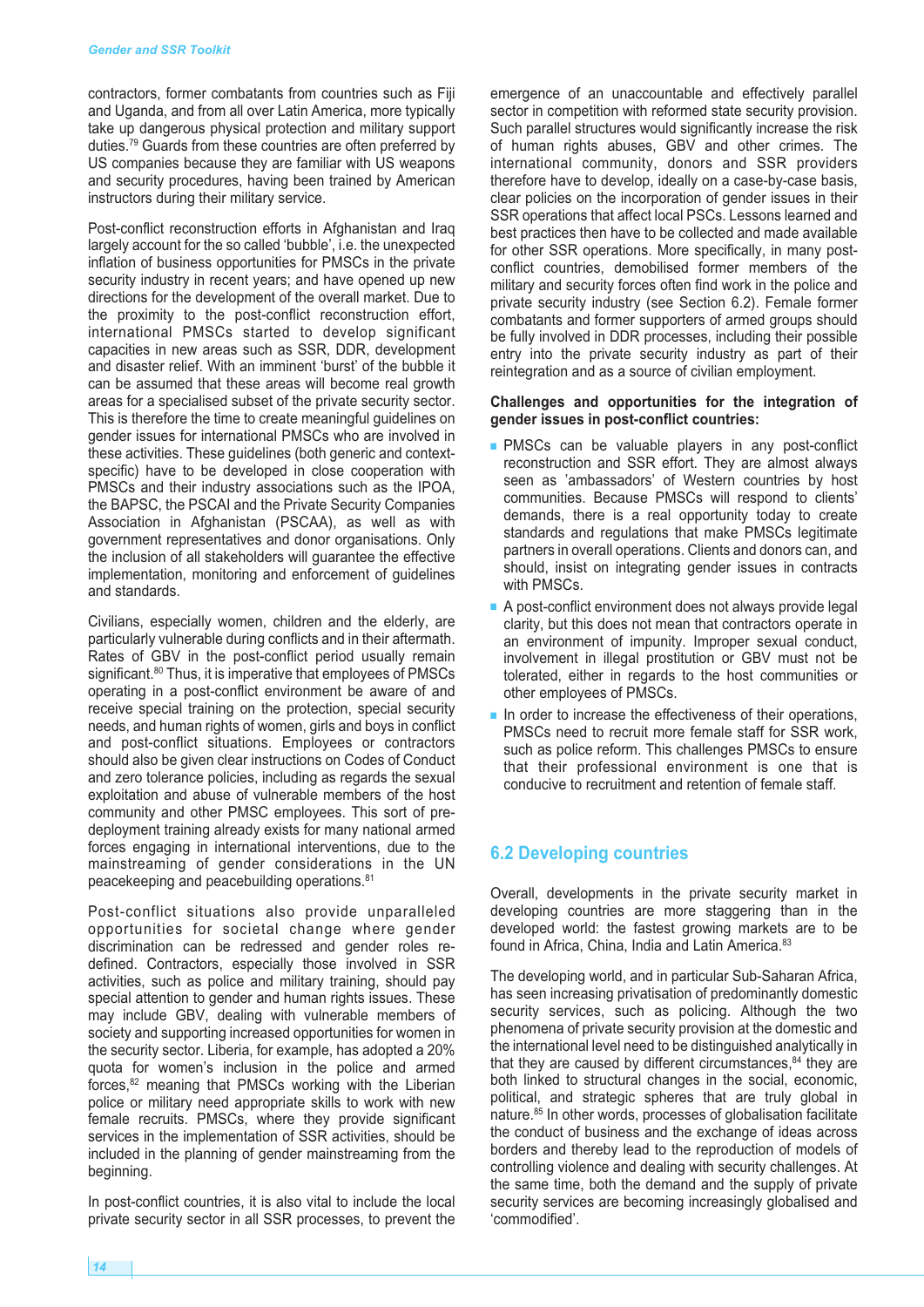In Africa, some of the reasons for the exponential growth of the private security market include: the downsizing of the armed forces after the Cold War; global processes of market liberalisation; the proliferation of arms and small weapons; and a general situation of insecurity. <sup>86</sup> One of the most important enabling factors for the emergence of private security forces is, supposedly, weak state capacity and the concomitant security vacuum in large parts of Africa.

Problems common to many African states are a pervasive sense of insecurity, a low level of trust in public security forces, general poverty and the exploitation of security guards through long working hours and extremely low salaries, thereby making them prone to involvement in criminal activity. Ameliorating the work conditions and salaries of local private security guards is likely to improve the socio-economic situation for a vulnerable sub-section of the workforce, namely, poor, uneducated men who, in many cases, have migrated to urban centres from rural areas.

In some countries, such as Angola and Sierra Leone, PSCs are the main labour market for former rebels and insurgents. The demobilisation of UNITA in Angola in 2002, for instance, made a cheap labour force with military skills available to emerging PSCs. 35,715 people are now employed by the 307 PSCs in the country. One of the main challenges in Angola is the continued use of unregistered 'weapons of war', such as AK-47s, by private security guards. This not only perpetuates a culture of war but also spurs involvement in criminal activities and human rights abuses, in particular in the diamond regions, by PSC staff. Recently, there have been initiatives to include PSCs in human rights training designed for the National Police Forces and provided by the UN Office of the High Commissioner for Human Rights (OHCHR) in Luanda. However, in the absence of systematic monitoring efforts, the long-term effects of the training are questionable.

In Sierra Leone, the private security sector is growing as well and provides employment opportunities for former combatants of the civil war that ended in 2002. In total, 3,000–5,000 people may be employed by PSCs today. Serious disputes exist over the arming of PSCs and the unequal treatment of foreign and local PSCs by the government. Both these issues, as well as the problem of exploitation of guards by local PSCs can only be resolved through the introduction of standards, regulation and oversight, which are currently absent. <sup>87</sup> It must be acknowledged, however that the challenges to the accountability of both local and international PMSCs operating in post-conflict environments are mainly due to weak structures which fail to ensure the rule of law.

Moreover, public and private security actors in African states are usually 'closely connected through increasingly networked security structures'. <sup>88</sup> Political leaders, state officials and military officers very often (co-)own PSCs; they may therefore have a personal interest in avoiding regulation or the prosecution of individual companies and/or contractors involved in human rights abuses and other crimes.

At the same time, international PMSCs sometimes avoid government regulation in the state where they are incorporated by claiming that they are held accountable by the local laws of whatever country they are operating in. While this may be technically true, the laws and enforcement capabilities of the host country are all too often inadequate.

Capps argues that 'if the locals do attempt to do something, the company pulls them out [of the country] because they'd rather not see their own employee get prosecuted. "It's bad for business".' <sup>89</sup> These challenges of accountability especially apply to PMSCs operating in post-conflict environments or in failed states, where institutions to ensure the rule of law are either inadequate or no longer functioning.

#### **Challenges and opportunities for the integration of gender issues in developing countries:**

- As PSCs in the developing world are increasingly providing security in public and private spaces, the lax control of registered arms is a growing concern and may increase the risk of GBV.
- Local PSCs in developing countries, as well as international PMSCs, tend to recruit their most vulnerable and lowest paid employees from marginalised groups in the developing world. These employees are often poor, uneducated, rural men, many of them former soldiers, who have been improperly demobilised and reintegrated into their societies. Enormous challenges flow from these practices and must be addressed by donors, governments and companies alike. However, with fairer wages and better benefits (in comparison to their colleagues from the developed world), greater gains towards employment equity could be achieved.

#### **6.3 Transitional countries**

The dynamics behind the emergence of private security companies are different again in transitional countries in Central and Eastern Europe and Russia. The often inflated security sector during the Communist era was radically downgraded after the end of the Cold War and left hundreds of thousands of security personnel without jobs. At the same time, the security situation deteriorated and crime rates rose, which prompted some of them to form legitimate private security businesses and others to operate at the margins of legality.

Most importantly, however, the private security sector in countries of the former Soviet Union cannot be understood through a 'Western' perspective of the public-private divide. On the contrary, the interests of state officials and PSCs are often inseparable and it would be more appropriate to speak about the commercialisation' rather than the 'privatisation' of security.<sup>90</sup> The private security sector in the Commonwealth of Independent States, and in particular in Georgia, Russia and Ukraine, is of significant concern because of insufficient or ineffective regulation and clashes of interest between various actors in the field. As Hiscock notes, 'perhaps the greatest concern is that private security governance does not appear to be regarded as an important issue. If there are few mechanisms for either parliament or the public to exercise democratic control over the sector, this is due in large part to a lingering Soviet attitude that the security sector as a whole is a matter for the state alone'. So far, PSCs are not part of any SSR efforts and data on the size and the activities of the private security sector are practically absent. 91

In Russia, there is also the more recent phenomenon of authorised armed security units protecting and defending the country's two biggest energy monopolies, Gazprom and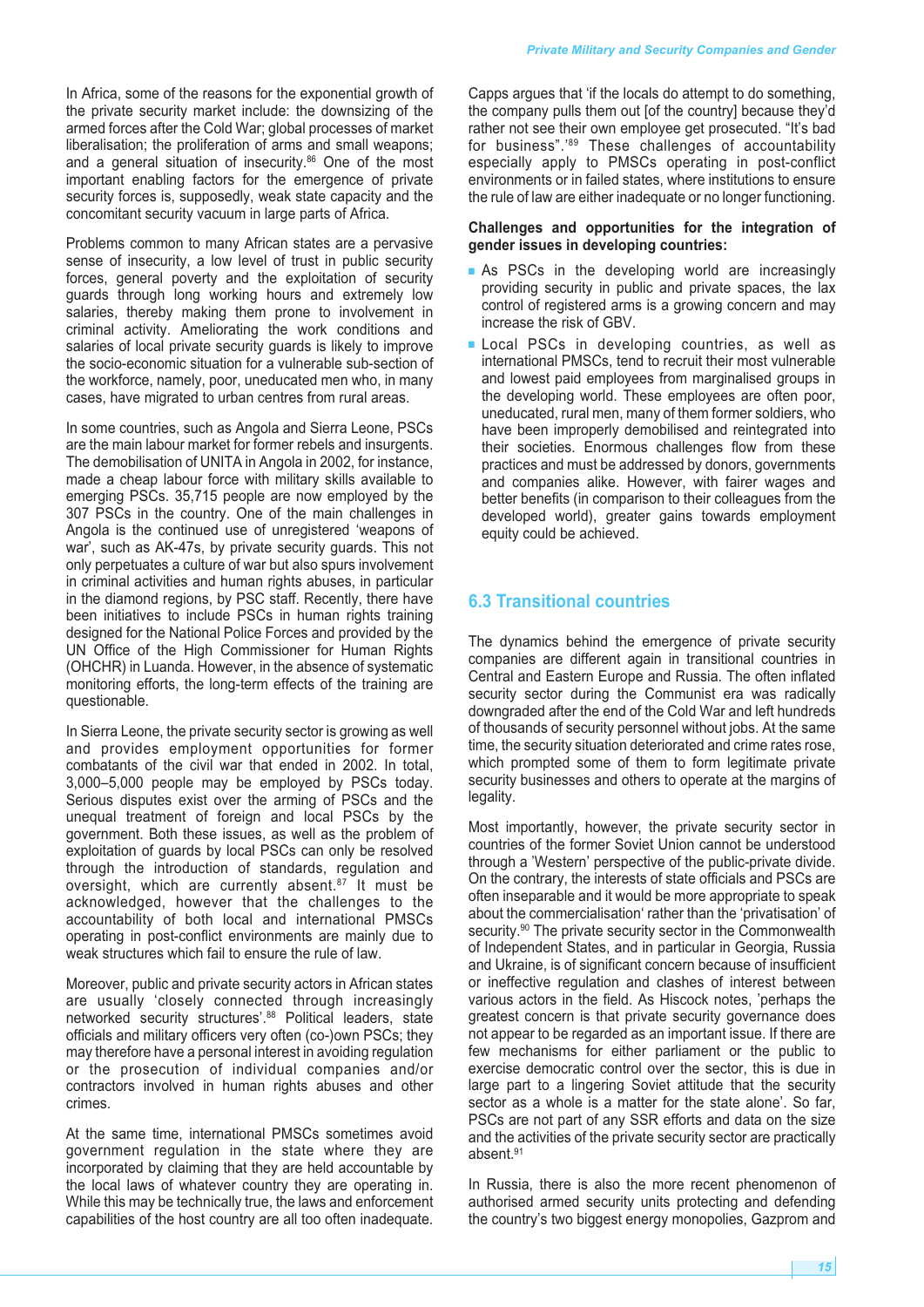the oil pipeline company Transneft. Under the deal, 'both companies will for the first time be allowed to employ their own armed operatives instead of contracting outside security firms. Their armed units will also have access to more weapons and freedom to use them than other private security companies'.<sup>92</sup>

Against this background it becomes clear that reforming the private security sector in several countries of the former Eastern block constitutes a particular challenge. Corruption, organised crime, and weak state capacity have so far prevented the introduction of effective oversight. At the same time, however, the private security sector is a growth sector. In Bulgaria, for instance, about nine percent of the male workforce is now employed to perform private securityrelated jobs; yet the country's private security sector seems to be the most criminalised among the countries in the region. 93

Research suggests that best practice from developed countries cannot easily be introduced in the private security industry of transitional states. Rather, PSCs have to be made part and parcel of a comprehensive SSR process that addresses the challenges stemming from high levels of organised crime, an ineffective judiciary and overall poor state capacity.<sup>94</sup> Effective intervention by the state in terms of regulation and legislation may be more urgent here than in other parts of the world.

#### **Challenges and opportunities for the integration of gender issues in transitional countries:**

■ The most challenging aspects of private security activity in transitional countries are control and oversight. These tend to tie in with gender-related issues as the lack of oversight can create a climate of impunity which enables GBV and discrimination.

#### **6.4 Developed countries**

In the developed world, the rise of private security services in the past twenty years can be attributed to several simultaneous trends. The most important one is probably the move away from the Keynesian welfare state towards neoliberal economic policies from the 1970s onwards. Together with more recent phenomena such as the adoption of New Public Management practices it brought about an increasing role for the private sector in formerly state-run and statecontrolled areas. At the same time, Western societies have become increasingly risk-aware and risk-adverse, and public security forces are not always seen as countering risks and threats appropriately.

Women are making the most inroads in the private security industry in developed countries. Although the literature about gender issues and privatised security is very limited, sociological research suggests that women suffer from a kind of re-segregation and marginalisation within companies due to gender stereotypes about their social, physical and technical abilities. One study on gender issues in the domestic private security industry in Canada found that gender segregation did not necessarily occur based on companies' recruitment and employment policies; rather, it seemed to be a result of the locations where operations were taking place, as well as the specific demands of the

clients. Employers tended to refuse to send female guards to dangerous sites and preferred to create teams where many other women were present. <sup>95</sup> Moreover, female security guards were only assigned to patrol high-risk sites if partnered with a male colleague. Women also tended to be placed on day shifts to 'avoid difficulties'. 96

On the other hand, although there is still resistance to women engaging in uniform-related or physical security work there are opportunities for them in areas such as covert security operations.<sup>97</sup> This suggests that gender roles and stereotyping need to be examined in greater depth to assist in the de-segregation of work assignments and in the promotion of female employment in the private security industry.

Another important issue for the private security sector in developed countries is the link between private security activity and policies and regulations on firearms. As the researcher Rela Mazali has noted on the situation in Israel, there are worrying links between the occurrence of domestic violence and murder of women by their intimate partners and firearms licensed to private security officers.<sup>98</sup> Guards working for a rising number of private policing firms, despite rules on safe gun storage, tend to take their guns home. A lack of monitoring by the companies, police and the municipality is resulting in the improper use of these registered weapons in the private sphere, including the abuse and murder of women.

#### **Challenges and opportunities for the integration of gender issues in developed countries:**

■ The re-segregation and the marginalisation of female staff within the security industry have to be overcome, and countered by the targeted recruitment and promotion of women within PMSCs. The commercial advantages and operational benefits of hiring female staff should be considered more seriously.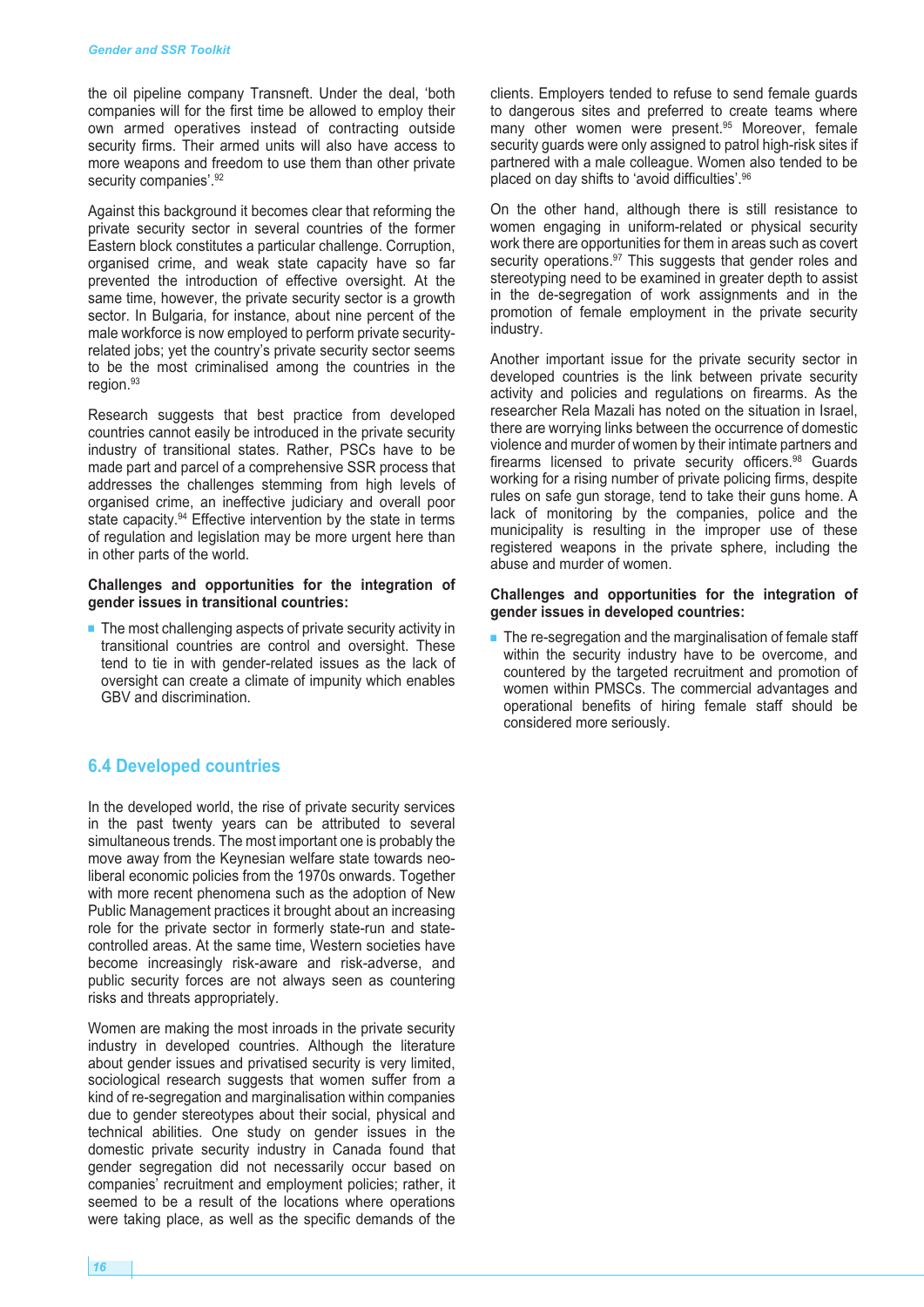## **7 Key recommendations**

- **1. Regulation:** Governments and PMSCs should develop – and where relevant strengthen – statutory regulation and self-regulation of PMSCs, both at national and international levels.
- **2. Monitoring and reporting of gender-based violence:** Governments and PMSCs should develop, both at national and international levels, monitoring and reporting mechanisms to address both the threat and the occurrence of sexual and physical violence associated with private security personnel, especially those tasked with post-conflict protection.
- **3. Contracts and quality control:** Clients of PMSCs should incorporate ongoing quality control measures and existing United Nations and donor standards on gender mainstreaming and respect for international humanitarian law and international human rights law into contracts signed with PMSCs.
- **4. Industry standards on gender issues:** Civil society, industry associations, governments, international organisations and PMSCs should develop and implement policies and standards on a variety of issues concerned with the integration of gender in PMSCs, such as vetting of employees, hiring and staffing practices, sexual harassment and abuse policies, complaint procedures and gender training.
- **5. PMSCs' codes, policies and procedures:** PMSCs should develop clear Codes of Conduct and zero tolerance policies on sexual misconduct and exploitation. These should be communicated clearly to employees and contractors before deployment, and be part of their own conditions of employment.
- **6. Recruiting and retaining more women:** PMSCs should develop plans of action to recruit and retain more women, and to make their work environment supportive of both male and female staff.
- **7. Vetting and training:** PMSCs should improve vetting standards for private security personnel, to ensure those who have committed human rights violations or gender-based violent crimes are excluded.
- **8. Gender training:** PMSCs should implement gender training for all personnel, to build their capacity to integrate gender issues into operations.
- **9. Research:** The academic community should engage in more empirical research on the private security industry, in particular in host countries. This should include the disaggregated impacts of private security on men and women, and research on the operations and the performance of PMSCs involved in SSR.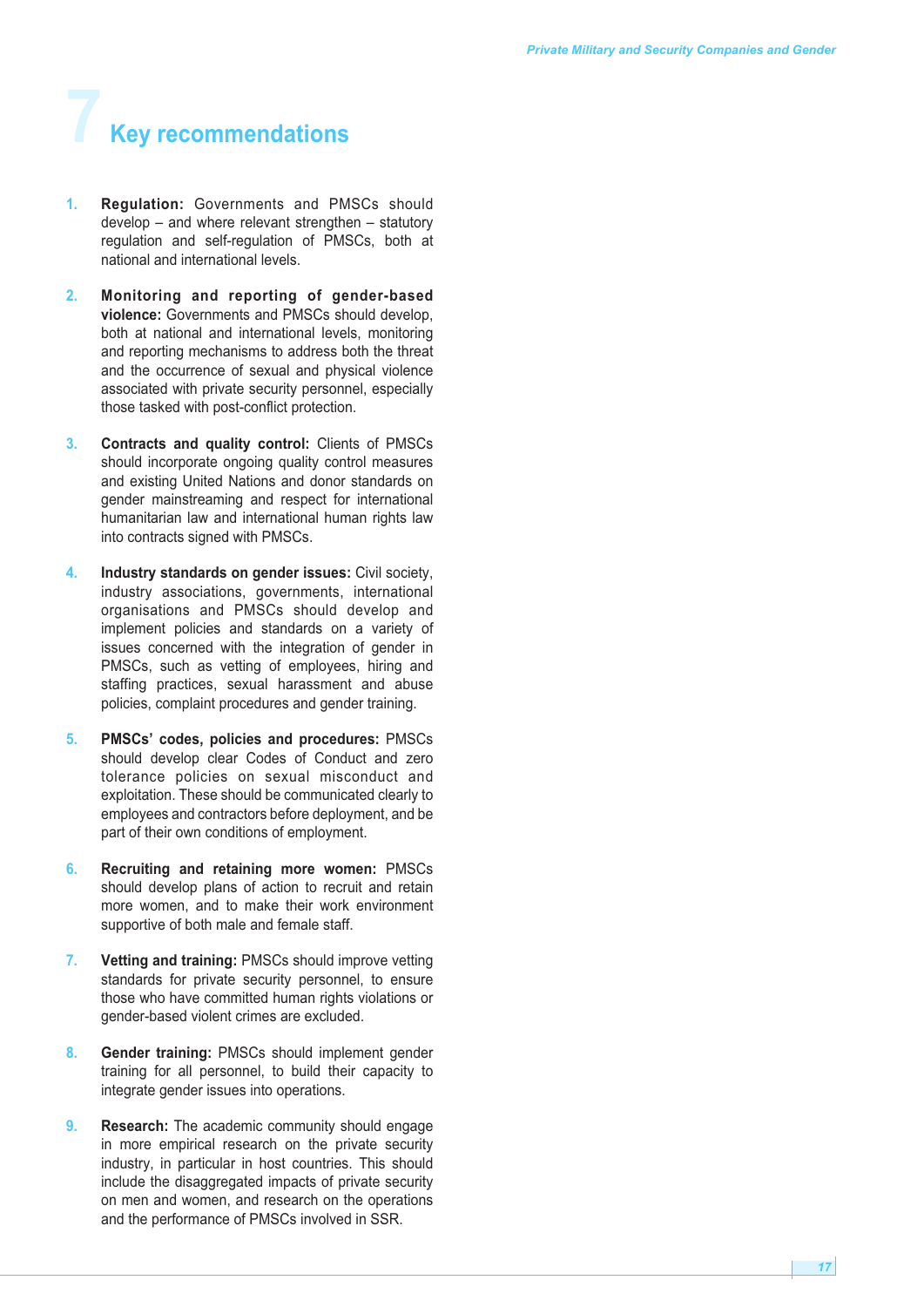

#### **Useful websites**

#### ICRC, *Privatisation of War*,

http://www.icrc.org/web/eng/siteeng0.nsf/html/privatisationwar

Swiss Federal Department of Foreign Affairs, *Private Security Companies*, http://www.eda.admin.ch/eda/en/home/topics/intla/humlaw/p se.html

#### **Practical guides and handbooks**

DPKO, *Gender Resource Package for Peacekeeping Operations* ( DPKO: New York) 2004. http://pbpu.unlb.org/pbps/library/GRP%20Full%20Version. pdf

#### **Online articles and reports**

Avant, D.,*Opportunistic Peacebuilders? International Organizations, Private Military Training and Statebuilding after War* (Research Partnership on Post-war State-building: Washington DC) 2006. http://statebuilding.org/resources/Avant\_RPPS\_October2006.pdf

*Integration of the Human Rights of Women and the Gender Perspective: Written Statement submitted by Human Rights Advocates, a special consultative status* (E/CN.4/2006/NGO/85),UN Economic and Social Council: New York, 28 Feb.2006.

http://daccessdds.un.org/doc/UNDOC/GEN/G06/112/40/P DF/G0611240.pdf?OpenElement

#### **Books and other non-online publications**

Bearpark, A. and Schulz, S., 'The Regulation of the Private Security Industry and the Future of the Market', *From Mercenaries to Market: The Rise and Regulation of Private Military Companies*, eds. Chesterman, S.and Lehnardt, C. (Oxford University Press: Oxford), 2007.

Erickson, B., Albanese, P. and Drakulic, S., **'Gender on a Jagged Edge: The Security Industry, Its Clients, and the Reproduction and Revision of Gender'**, *Work and Occupations* 27. 3. (August 2000), pp. 294-318.

Minaar, A., **'Oversight and Monitoring of Non-State/Private Policing: Dealing with Misconduct, Use of Force and Criminal Activities by Private Security Practitioners in South Africa'**, *Paper Presented at the Institute for Security Studies Conference: Regulation of the Private Security Sector in Africa*, Pretoria, South Africa, April 2007, pp. 8-19.

Rigakos, G.S.,*The New Parapolice: Risk Markets and Commodified Social Control* (University of Toronto Press: Toronto) 2002.

Singer, P., *Corporate Warriors. The Rise of the Privatized Military Industry* (Cornell University Press: Ithaca) 2003.

Swiss Federal Council, *Report by the Swiss Federal Council on Private Security and Military Companies* (Swiss Federal Council: Bern) 2 Dec. 2005.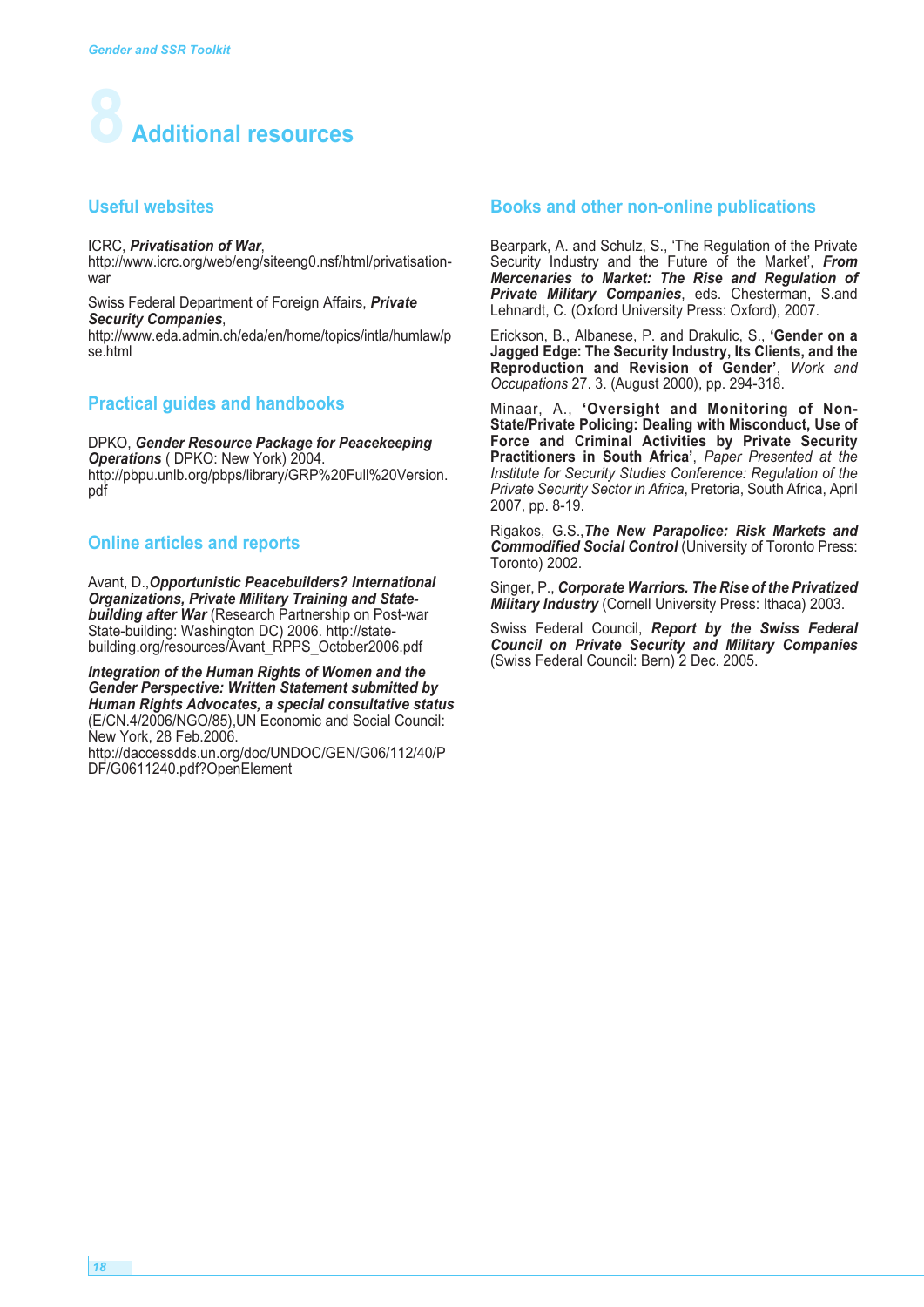## **ENDNOTES**

- <sup>1</sup> Caparini, M. and Schreier, F., *Privatising Security: Law, Practice and Governance of Private Military and Security Companies*, Occasional Paper (DCAF: Geneva), 2005, p.2.
- <sup>2</sup> Caparini, M. and Schreier, F., *Privatising Security: Law, Practice and Governance of Private Military and Security Companies*, Occasional Paper (DCAF: Geneva), 2005, p.2.
- <sup>3</sup> Organisation for Economic Co-operation and Development (OECD), *OECD DAC Handbook on Security System Reform, Supporting Security and Justice*, (OECD Publishing: Paris), 2007, p.211.
- The distribution of these different services differs highly according to any given national context. The US industry, for instance, delivers roughly 90% of its services to the US Government: only about 10% of its income is generated through contracts with other commercial entities. In the UK, this ratio is exactly the reverse. It is therefore no coincidence that the term 'PMC' is perfectly legitimate and acceptable for most companies in the US, but not in the UK. The difference at least partly reflects the business these companies are taking on.
- Adapted from Organisation for Economic Co-operation and Development (OECD), 2007: 211.
- Minaar, A., 'Oversight and Monitoring of Non-State/Private Policing: Dealing with Misconduct, Use of Force and Criminal Activities by Private Security Practitioners in South Africa', *Regulation of the Private Security Sector in Africa*, (Institute for Security Studies: Pretoria), 18-19 April 2007.
- Caparini, M., 'Applying a Security Governance Perspective to the Privatisation of Security', *Private Actors and Security Governance*, eds. Bryden, A. and Caparini, M., (LIT Verlag: Berlin), 2006), p.263.
- <sup>8</sup> Mancini, F., *In Good Company? The Role of Business in Security Sector Reform* (Demos: London), 2005, pp. 44-47.
- <sup>9</sup> OECD-DAC, *OECD DAC Handbook on Security System Reform. Supporting Security and Justice*, (OECD: Paris), 2007.
- <sup>10</sup> Interview with representative from the British Department for International Development (DFID), 12 Sept. 2007. The UK is currently in the process of developing guidelines and possibly licensing SSR providers from the private sector.
- <sup>11</sup> Mancini, F., *In Good Company? The Role of Business in Security Sector Reform* (Demos: London), (2005): 50ff, 52f.
- <sup>12</sup> UN Economic and Social Council. Report of the Secretary-General, *Coordination of the Policies and Activities of the Specialized Agencies and Other Bodies of the United Nations System: mainstreaming the gender perspective into all policies and programmes in the United Nations system,* 12 June 1997.
- <sup>13</sup> Valenius, J., *Gender Mainstreaming in ESDP Missions* ( Institute for Security Studies: Paris), 2007, p.28.
- <sup>14</sup> Valenius, J., *Gender Mainstreaming in ESDP Missions* ( Institute for Security Studies: Paris), 2007, p.28.
- <sup>15</sup> UN, 'Enhancing the Operational Impact of Peacekeeping Operations: Gender Balance in Military and Police Services Deployed to UN Peacekeeping Missions', *Policy Dialogue,* New York, 28-29 March 2006.
- <sup>16</sup> Rigakos, G.S., *The New Parapolice: Risk Markets and Commodified Social Control* (University of Toronto Press: Toronto), 2002), p.96
- <sup>17</sup> Zeigler, S.L. and Gunderson. G.G., *Moving Beyond G.I. Jane: Women and the U.S. Military,* (University Press of America: USA), 2005, p.125.
- Erickson, B.H., Albanese, P. and Drakulic, S., 'Gender on a Jagged Edge: The Security Industry, Its Clients, and the Reproduction and Revision of Gender', *Work and Occupations* 27.3 (2000), p.295; Lippert, R. and O'Conner, D., 'Security Assemblages: Airport Security, Flexible Work, and Liberal Governance', *Alternatives* 28, 2003, p.343.
- Erickson, Albanese and Drakulic, p.294.
- <sup>20</sup> Erickson, Albanese and Drakulic, pp.305-306, Rigakos, G.S, *The New Parapolice: Risk Markets and Commodified Social Control,* (University of Toronto Press: Toronto), 2002, pp.96-97.
- <sup>21</sup> Department of Defense, US Government, 'Findings of the DoD 1995 Sexual Harassment Survey by the Office of the Undersecretary of Defense for the Office of the Undersecretary of Defense for Personnel and Readiness (Vol 11, Number 61)', (Department of Defense: US Government), 2 July 1996.
- $22$  Amongst the other documented techniques of humiliation and torture of this contracted civilian interrogator, it is alleged that he shaved a detainee and forced him to wear red women's underwear. Hersh, S.M., 'Torture at Abu Ghraib: American Soldiers Brutalized Iraqis. How Far up Does the Responsibility Go?', *The New Yorker,* 10 May 2004; Niman, M.I., Strange Fruit in Abu Ghraib: The Privatization of Torture', New York University's Center for Human Rights and Global Justice, pp.19-20; *The Humanist,* July/August 2004. See also Taguba, M.G., 'Article 15-6 Investigation of the 800th Military Police Brigade' (Department of Defense: United States Government), Washington DC, 2004.
- <sup>23</sup> UN Economic and Social Council, 'Integration of the Human Rights of Women and the Gender Perspective: Written Statement submitted by Human Rights Advocates, a non-governmental organisation in special consultative status (E/CN.4/2006/NGO/85)', (UN Economic and Social Council: New York), 28 Feb. 2006; Bouta, T. and Frerks, G., *Gender, Conflict, and Development* (World Bank: Washington DC), 2005, pp. 36-37; Enloe, C., *Bananas, Beaches and Bases:*

*Making Feminist Sense of International Politics,* (University of California Press: Los Angeles), 1989, pp. 81-92; Kelly, L., 'Wars Against Women: Sexual Violence, Sexual Politics and the Militarised State', *States of Conflict: Gender Violence and Resistance*, eds. Jacobson, R., Jacobs, S. and Marchbank, J., (Zed Books: New York), 2000, pp. 57-59.

- Gumedze, S., 'Sexual Exploitation and Sexual Abuse: The Need for Special Measures Within the Private Security/Military Industry', *ISS Today,* 16 Jan. 2007. Capps, 2002a, 2002b.
- <sup>26</sup> Coghlan, T., 'Good morning Afghanistan', *Mail on Sunday*, London, 16 Oct. 2005, pp. 26-29.
- <sup>27</sup> Krahmann, E., 'Transitional States in Search of Support: Private Military Companies and Security Sector Reform', *From Mercenaries to Market: The Rise and Regulation of Private Military Companies*, eds. Chesterman, S. and Lehnardt, C., (Oxford University Press: Oxford), 2007, 105ff.
- <sup>28</sup> Capps, R., 'Crime without punishment', 27 June 2002, [accessed on website 15 June 2007].

http://dir.salon.com/story/news/feature/2002/06/27/military/index.html?pn=1; Capps, R., 'Outside the Law', 26 June 2002, [accessed on website 15 June 2007]. http://archive.salon.com/news/feature/2002/06/26/bosnia/index.html; de la Vega, C. and Beck, a., 'The Role of Military Demand in Trafficking and Sexual Exploitation', *Commission on the Status of Women,* (Human Rights Advocates: San Francisco), 24 Feb.2006.

- <sup>29</sup> Capps, R., 'Crime without punishment', 27 June 2002. http://dir.salon.com/story/news/feature/2002/06/27/military/index.html?pn=1; Capps, R., 'Outside the Law', 26 June 2002.
	- http://archive.salon.com/news/feature/2002/06/26/bosnia/index.html; de la Vega, C. and Beck, A., 'The Role of Military Demand in Trafficking and Sexual Exploitation', *Commission on the Status of Women,* (Human Rights Advocates: San Francisco), 24 Feb. 2006); Krahmann.
- MPRI negotiated the contract with President Tudjman's government with the knowledge and permission of the US Government, as Croatia was at that time under a UN arms embargo.
- <sup>31</sup> Avant, D., 'Opportunistic Peacebuilders? International Organizations, Private Military Training and State-building after War', (Research Partnership on Post-war State-building: Washington DC), 2006, pp. 20-21.
- <sup>32</sup> Abrahamsen, R. and Williams, M.C., 'The Globalisation of Private Security. Country Report: Sierra Leone', (Department of International Politics: Aberystwyth), 2005, p.19. http://users.aber.ac.uk/rbh/privatesecurity/index.html, {accessed 20 March 2007}.
- 33 Abrahamsen, R. and Williams, M.C., 'Security Sector Reform: Bringing the Private In', *Conflict, Security & Development* 6.1 (2006), p.3.
- <sup>34</sup> Lipari, R.N., Shaw, M. and Rock, L.M., *Measurement of Sexual Harassment and Sexual Assault Across Three U.S. Military Populations* (Defense Manpower Data Center: Arlington, VA.), 2005, pp. 6-7.
- <sup>35</sup> Martineau, P. and Wiegand, S., 'Show's Not So 'Purrfect' for Female Forces in Iraq", *Scripps Howard News Service,* 15 March 2005.
- <sup>36</sup> 'Female Ex-Employees Sue KBR, Halliburton: Report', *The New York Times,* 29 June 2007; Crowe, R., 'Ex-KBR Workers' Suit Against Firms Alleges Sex Abuse', *The Houston Chronicle,* 30 June 2007, Crowe 2007.
- <sup>37</sup> Adapted from National Centre for Women and Policing, *Recruiting and Retaining Women: A Self-Assessment Guide for Law* Enforcement (National Centre for Women and Policing: Los Angeles), 2001, pp.135-136.
- <sup>38</sup> Adapted from Denham, T., Police Reform and Gender, *Gender and SSR Toolkit,* 2008.
- <sup>39</sup> In certain states, local PSCs may have more female employees than international PMSCs. For example, in 2001 women constituted 25% of private investigators and 23% of security guards in Canada. There was in fact a higher percentage of women working for private security companies in Canada than in the public police services (women represented 17% of police officers in 2001): Taylor-Butts, A., *'Private Security and Public Policing in Canada, 2001'* ,Statistics Canada – Catalogue no. 85-002, Vol. 24, no. 7, p. 7. http://dsp-psd.pwgsc.gc.ca/Collection-R/Statcan/85- 002-XIE/0070485-002-XIE.pdf
- <sup>40</sup> Risen, J., 'Contractors Back From Iraq Suffer Trauma From Battle', *The New York Times,* 5 July 2007. Research data do exist, however, on PTSD in the armed forces: PTSD can be diagnosed after an individual has suffered from symptoms related to PTSD after 28 days. But PTSD can also be triggered as late as 12 to 15 years after the incident. Studies on PTSD among combat personnel suggest that 30% of them will develop PTSD and 50% late-onset PTSD.
- <sup>41</sup> Knickerbocker, B., 'Silent Surge in Contractor "Armies*"*: A key support for US forces in Iraq and Afghanistan, civilians have little oversight and, back home, little help', *The Christian Science Monitor,* 18 July 2007.
- <sup>42</sup> Risen, J., 'Contractors Back From Iraq Suffer Trauma From Battle', *The New York Times,* 5 July 2007.
- <sup>43</sup> Svoboda, S., 'Private Military Corps in Iraq Raise Questions, Stakes', *Orlando Weekly,* 21 June 2007. http://www.orlandoweekly.com/util/printready.asp?id=11626. Accessed from website 26 June 2007].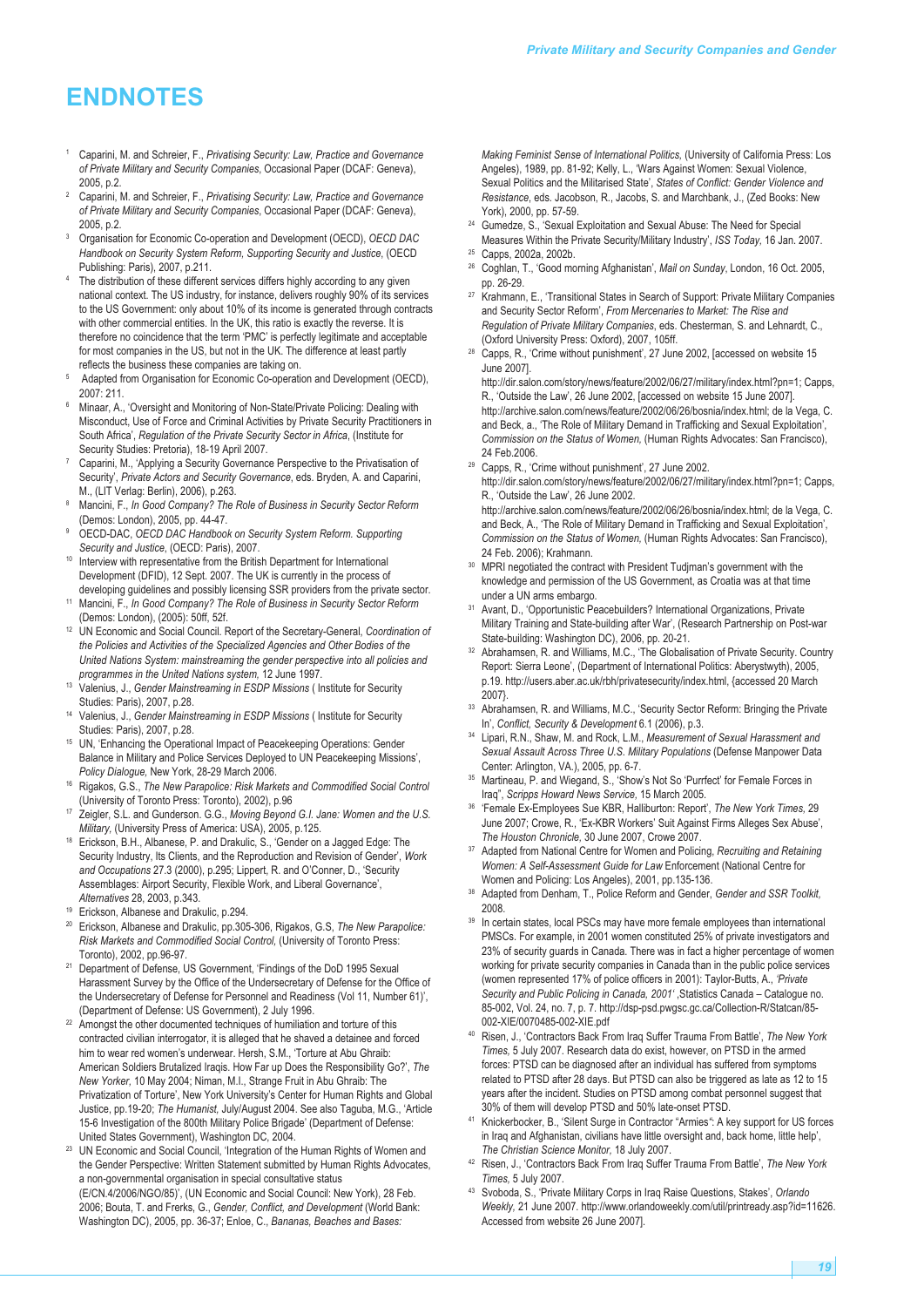- <sup>44</sup> BRIDGE, *Gender & Armed Conflict*, (Institute of Development Studies: London), 2003.
- <sup>45</sup> The authors are grateful to Lesley Abdela for her suggestions.
- <sup>46</sup> The authors thank Blackwater for providing this case study.
- <sup>47</sup> See http://www.canasa.org/english/whoweare/codeofethics.html
- <sup>48</sup> See http://ipoaonline.org/php/index.php?option=com\_content&task=view&id=100&Itemi d=108
- <sup>49</sup> See http://www.bapsc.org.uk/key\_documents-charter.asp
- <sup>50</sup> IPOA, 'State of the Peace and Stability Industry Survey 2006', (IPOA: Washngton DC), 2006), p.18.
- <sup>51</sup> Percy, S., *Regulating the Private Security Industry (Adelphi Paper 384)* (International Institute for Strategic Studies: London), 2006', pp.25-40.
- <sup>52</sup> Swiss Federal Council, 'Report by the Swiss Federal Council on Private Security and Military Companies' (Swiss Federal Council: Bern), 2 December 2005, p.42; Cottier, M., 'Relevant International Legal Standards: Overview, Use of Force, Mercenaries', *Expert Workshop with regard to the Swiss Initiative on Private Military Companies/Private Security Companies*, (Küsnacht am Zürichsee: Switzerland), 16-17 Jan. 2006; Gillard, E-C., 'Private Military/Security Companies: the Status of their Staff and their Obligations under international humanitarian law and the Responsibilities of States in Relations to their Operations', *Expert Workshop with regard to the Swiss Initiative on Private Military Companies/Private Security Companies*, (Küsnacht am Zürichsee: Switzerland, 16-17 Jan. 2006; Krahmann, E., 'Regional Organizations: What Role for the European Union?', *Expert Workshop with regard to the Swiss Initiative on Private Military Companies/Private Security Companies*, (Küsnacht am Zürichsee: Switzerland), pp.16-17 Jan. 2006.
- <sup>53</sup> Gumedze.
- <sup>54</sup> UN, 'UN Security Council Resolution 1325 (S/RES/1325)', (UN: New York), 31 Oct. 2000.
- <sup>55</sup> 'The Windhoek Declaration' and the 'Namibia Plan of Action On Mainstreaming a Gender Perspective In Multidimensional Peace Support Operations', Windhoek, Namibia, 31 May 2000.
- <sup>56</sup> As of 19 April 2007, Convention on the Elimination of all Forms of Violence Against Women (CEDAW) (UN General Assembly: New York), 18 Dec.1979.
- <sup>57</sup> 'Declaration on the Elimination of Violence against Women (A/RES/48/104)', (UN General Assembly: New York), 23 Feb. 1994.
- <sup>58</sup> UN, 'The Beijing Declaration and Platform for Action (A/CONF.177/20 and A/CONF.177/20/Add.1)', *Report of the Fourth World Conference on Women*, Beijing, 4-15 Sept.1995.
- <sup>59</sup> Adapted from UN Doc. E/CN.4/1995/42, para 72.
- <sup>60</sup> According to the Statute, the criminal offences include rape, sexual slavery (including trafficking of women), forced prostitution, forced pregnancy, forced sterilisation, other forms of grave sexual violence and persecution on the account of gender. See Article 7, para 1 (g) and (h) of the ICC Statute for details
- <sup>61</sup> Droege, C., Private Military and Security Companies and Human Rights: A Rough Sketch of the Legal Framework', *Expert Workshop with regard to the Swiss Initiative on Private Military Companies/Private Security Companies*, (Küsnacht am Zürichsee: Switzerland), 16-17, Jan. 2006, p.1.
- <sup>62</sup> DCAF, 'Private Military Companies', (Geneva Centre for the Democratic Control of Armed Forces: Geneva), April 2006, p.5; 'Report by the Swiss Federal Council on Private Security and Military Companies'; Plaut, M. and Somerville, K., 'Mercenaries in Africa's Conflicts', BBC News 15 March 2004, available from: http://news.bbc.co.uk/2/hi/africa/3501632.stm [accessed 20 June 2007].
- <sup>63</sup> Hodge, N., 'Revised US Law Spotlights Role of Contractors on Battlefield', *Jane's Defence Weekly,* 5 Jan. 2007.
- <sup>64</sup> Singer, P., 'The Law Catches Up to Private Militaries, Embeds', Defense Tech (2007), available from: http://www.defensetech.org/archives/003123.html [accessed 25 June 2007].
- <sup>65</sup> 'Q&A: Private Military Contractors and the Law', [Website] Human Rights Watch, 21 Oct. 2004) [accessed 22 June 2007].
- http://hrw.org/english/docs/2004/05/05/iraq8547\_txt.htm <sup>66</sup> 'Q&A: Private Military Contractors and the Law', New York University's Center for Human Rights and Global Justice, 'By the Numbers: Findings of the Detainee Abuse and Accountability Project (Volume 18, No 2(G))', (Human Rights Watch: New York), April 2006), p.7.
- <sup>67</sup> US District Court for the Eastern District of North Carolina Western Division; 'No. 5:04-CR-211-BO (1): United States of America v. David A. Passaro', Government's Sentencing Memorandum, 12 Feb. 2007. See also Weigl, A., 'Passaro will serve 8 years for beating', *The News and Observer,* 12 Feb. 2007; Thompson, E., 'Ex-CIA Contractor Guilty in Afghan Death', *Associated Press,* 17 Aug. 2006.
- 68 Droege, C., 'Private Military and Security Companies and Human Rights: A Rough Sketch of the Legal Framework', *Expert Workshop with regard to the Swiss Initiative on Private Military Companies/Private Security Companies*, (Küsnacht am Zürichsee: Switzerland), pp.16-17 Jan. 2006, p.4., emphasis added.
- 69 Droege, C., 'Private Military and Security Companies and Human Rights: A Rough Sketch of the Legal Framework', *Expert Workshop with regard to the Swiss*

*Initiative on Private Military Companies/Private Security Companies*, (Küsnacht am Zürichsee: Switzerland), pp.16-17 Jan. 2006, p.6.

- $70$  Gillard.<br> $71$  Crowe
- <sup>71</sup> Crowe, R., '4 Ex-KBR Workers Sue over Iraq Rape and Sex Harassment Charges', *The Houston Chronicle,* 29 June 2007.
- <sup>72</sup> Crowe, R., '4 Ex-KBR Workers Sue over Iraq Rape and Sex Harassment Charges', *The Houston Chronicle,* 29 June 2007.
- See http://www.voluntaryprinciples.org/principles/private.php
- Saferworld and Centre for Security Studies (CSS), 'The Sarajevo Client Guidelines for the Procurement of Private Security Companies', (The South Eastern and Eastern Europe Clearinghouse for the Control of Small Arms and Light Weapons (SEESAC): Sarajevo), 30 July 2006; Saferworld and Centre for Security Studies (CSS), 'The Sarajevo Code of Conduct for Private Security Companies', (The South Eastern and Eastern Europe Clearinghouse for the Control of Small Arms and Light Weapons: Sarajevo), 30 July 2006).
- <sup>75</sup> Droege, p.3.
- <sup>76</sup> Informal interviews with PSCs operating in Iraq. London, Sept. 2007.
- <sup>77</sup> Bridges, T., 'Hired Guns Shrug off War Risks for Payday', *The Miami Herald,* 1 Aug. 2007.
- The US Department of Defence has instructed commanders to be vigilant about the terms and conditions of employment for individuals employed by DoD contractors, in order to avoid labour trafficking, including involuntary servitude and debt bondage; Miller, T.C., 'World's Poorest are Hired for the Worst Jobs in Iraq: Nepalese Killings Raise Issue of U.S. Use of Contract Labor', *Los Angeles Times,* 16 Oct. 2005.
- <sup>79</sup> Bridges.
- Bouta and Frerks, pp.37-38.
- 'Integration of the Human Rights of Women and the Gender Perspective', Howarth-Wiles, 'Gender Training provided in Canada for Personnel involved in Peace Support Operations: Moving Forward', (DFAIT, Government of Canada: Ottawa), 2006; Purcell, 'Report on Wilton Park Conference 816: Peace and Security: Implementing United Nations Security Council Resolution 1325', Wilton Park, UK, 30 May - 2 June 2006, UN Security Council.
- 82 Priorities for Reconstruction Input to the Liberian Interim Poverty Reduction Strategy (IPRS), Feb. 2007, Preparatory Conference for 2007 Liberian Gender Symposium and Partners Forum, Co-facilitated by UNIFEM and the Initiative for Inclusive Security.

http://www.huntalternatives.org/download/380\_microsoft\_word\_preparatory\_confer ence\_iprs\_recommendations\_final.pdf .

- 83 Abrahamsen, R. and Williams, M.C., 'Security Privatization and Human Security', *unpublished report*, 19 March 2007, p.11.
- <sup>84</sup> Krahmann, E., 'Security Governance and the Private Military Industry in Europe and North America', *Conflict, Development and Security* 5. 2., (2005).
- Bearpark, A. and Schulz, S., 'The Regulation of the Private Security Industry and the Future of the Market', *From Mercenaries to Market: The Rise and Regulation of Private Military Companies*, eds. Chesterman, S. and Lehnardt, C., (Oxford University Press: Oxford), 2007, p.239.
- Bearpark and Schulz, 'The Regulation of the Private Security Industry and the Future of the Market', *From Mercenaries to Market: The Rise and Regulation of Private Military Companies*, eds. Chesterman, S. and Lehnardt, C. (Oxford University Press: Oxford), 2007; Gumedze, S., 'ISS Paper: The Private Security Sector in Africa. The 21st Century's Major Cause for Concern?' (Institute for Security Studies: Pretoria), 2007.
- Abrahamsen, R. and Williams, M.C., 'The Globalisation of Private Security. Country Report: Sierra Leone', Department of International Politics, (University of Wales: Aberystwyth), 2005, available from:

http://users.aber.ac.uk/rbh/privatesecurity/index.htm {accessed 20 September 2007}.

- <sup>89</sup> Capps 2002, p. 2.
- <sup>90</sup> Hiscock, 'The Commercialisation of Post-Soviet Private Security', *Private Actors and Security Governance*, ed. Caparini (LIT Verlag: Berlin), 2006), pp.129, 143.
- <sup>91</sup> Hiscock, 'The Commercialisation of Post-Soviet Private Security', *Private Actors and Security Governance*, ed. Caparini (LIT Verlag: Berlin), 2006), p.144.
- <sup>92</sup> Harding, L., "Russia Votes to Allow Private Armies for Energy Giants', *The Guardian,* 5 July 2005.
- <sup>93</sup> Gounev, P., 'Bulgaria's Private Security Industry', *Private Actors and Security Governance*, eds. Bryden, A. and Caparini, M., (LIT Verlag: Berlin), 2006, p.110.
- <sup>94</sup> Gounev, P., 'Bulgaria's Private Security Industry', *Private Actors and Security Governance*, eds. Bryden, A. and Caparini, M., (LIT Verlag: Berlin), 2006, p.110.
- 95 Erickson, Albanese and Drakulic, p.305.
- 96 Rigakos, p.97.
- Rigakos, p.97.
- Mazali, R., 'The Gun on the Kitchen Table: The Sexist Subtext of Private Policing in Israel', *Gender Perspectives on Small Arms and Light Weapons*, eds. Farr, V. and Schnabel, A., (UN University Press: New York). (Forthcoming).

<sup>88</sup> Abrahamsen and Williams, 2006, p.7.